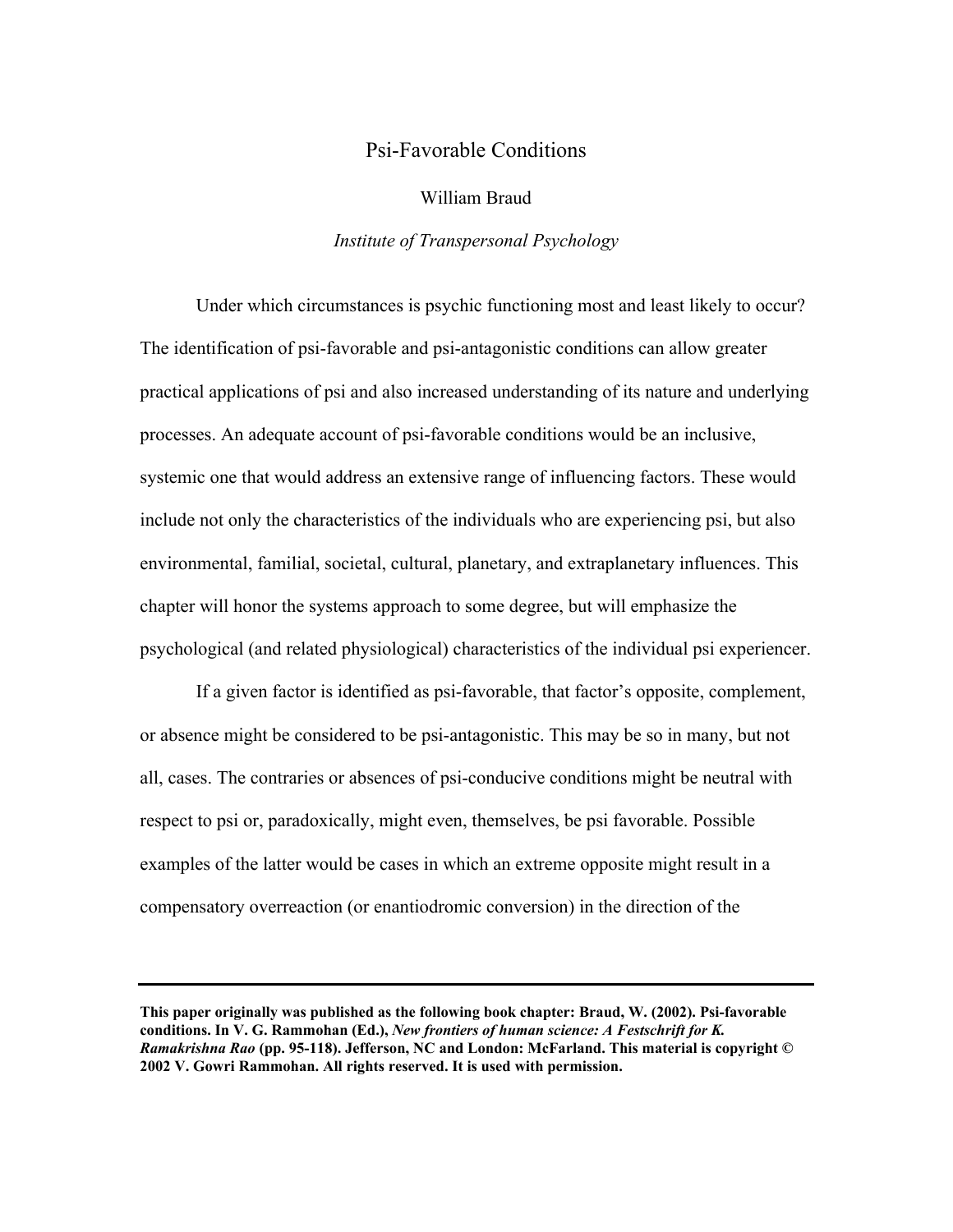favorable factor—e.g., extreme over-arousal or extreme stimulus bombardment might result in physiological or perceptual shut-downs that could mimic conditions of underarousal and stimulus deprivation.

## *Important, But Often Overlooked, Distinctions*

Before surveying factors that appear to facilitate psi, it is important to make explicit a number of distinctions that typically are neglected in such endeavors. One distinction has to do with whether a given variable might facilitate the psi process itself or its direction (i.e., its tendency to hit or miss the target in question). In this chapter, *psifavorable* usually means conducive to psi hitting.

A more important distinction is that between the conscious awareness and expression of psi, on the one hand, and its very occurrence or unconscious manifestation, on the other. Because a factor does not favor a clear subjective experience (and, hence, readily reportable instance) of psi, this does not mean that the same factor is incapable of supporting or facilitating psi interactions that are below a threshold of consciousness (and, hence, of reportability). Important instances of the latter include psi-mediated instrumental reactions (PMIR) that can be adaptive, but of which we are unaware, as well as target-appropriate unconscious physiological reactions. Factors necessary for the conscious registration and expression of a psi event may not be necessary for its occurrence or detection. Most of the factors addressed in this chapter are those that appear to facilitate the conscious registration and expression of psi.

Another possibly important distinction is that between what might be called *receptive psi* (i.e., extrasensory perception [ESP] or, a term I prefer: *direct knowing*) and what might be called *active psi* (i.e., psychokinesis [PK] or, a term I prefer: *direct mental*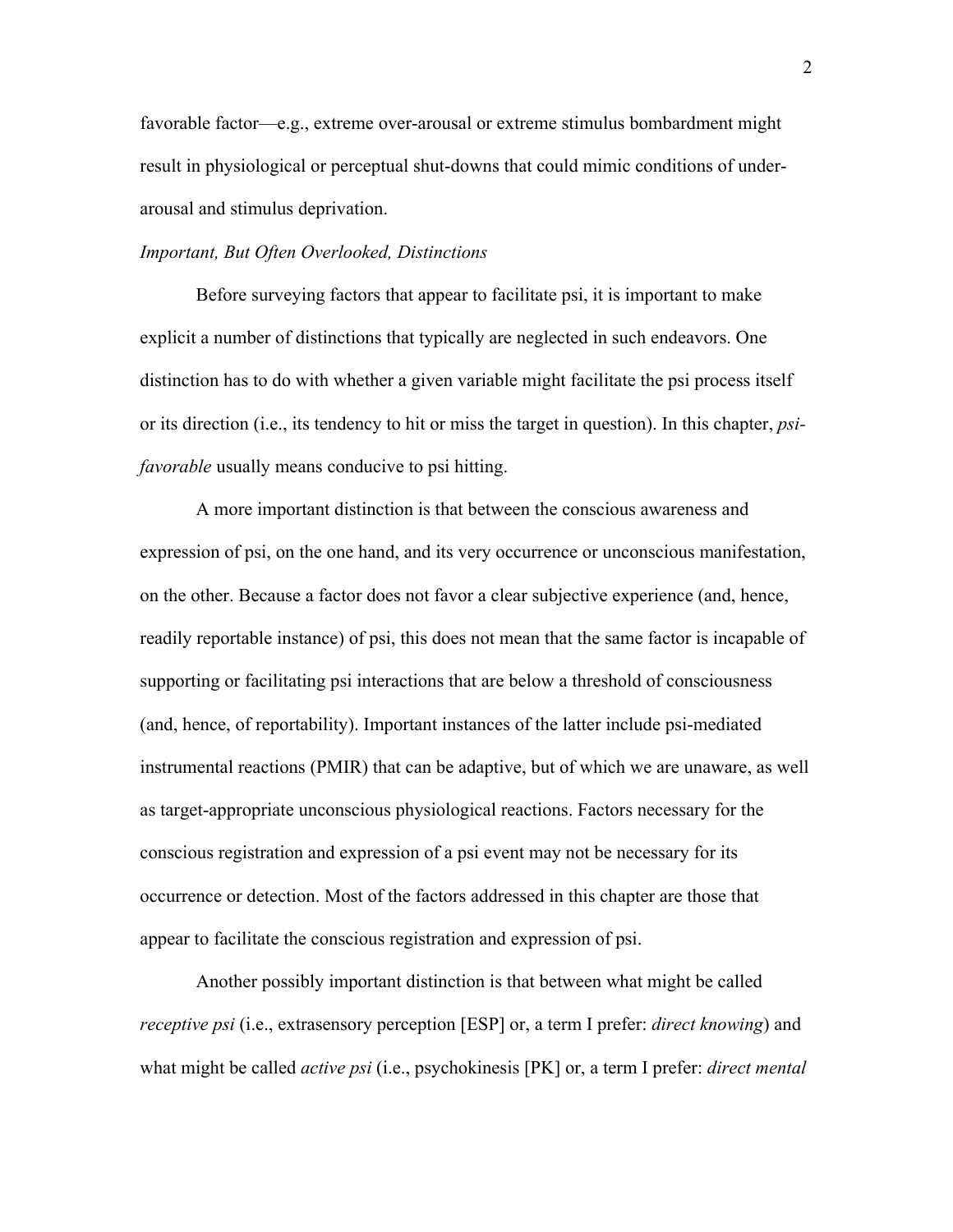*influence*). Factors that facilitate one of these two forms of psi may or may not similarly facilitate the other; hence, overgeneralization of the efficacy of various facilitators may be unwise.

Finally, it is important to distinguish favorability for *psi*, per se, from favorability for a wider class of processes. This distinction is one of selectivity or, perhaps, sensitivity. It may be that a factor found to be psi-favorable also is favorable to a very wide range of experiences that do not involve psi or favorable to a larger class of events of which psi is but one member. To learn whether a factor selectively enhances psi—as opposed to serving as a nonspecific enhancer—it would, of course, be necessary to observe what happens to a range of other processes or experiences when the facilitator is introduced. The monitoring of multiple measures, in such a fashion, rarely occurs in psi investigations. For example, a psychological intervention (such as the production of a relaxed state) may indeed facilitate the conscious experiencing and accurate reporting of psi events; however, the intervention may also facilitate a wide range of thoughts, images, feelings, and other reactions that have nothing to do with psi. This *selectivity* distinction may not be important if one's aim is a practical one of increasing the yield of psi. The distinction is important, however, for conceptual, theoretical inquiries into the nature of psi and its possible underlying mechanisms.

#### *Favorable Physical Factors*

Investigators have found few physical factors that appear to influence psi directly. Psi's notorious disregard for the usual constraints of space, time, shielding and other physical characteristics has often been mentioned. Recently, however, there has been excitement about five physical variables that may, after all, be importantly implicated in

3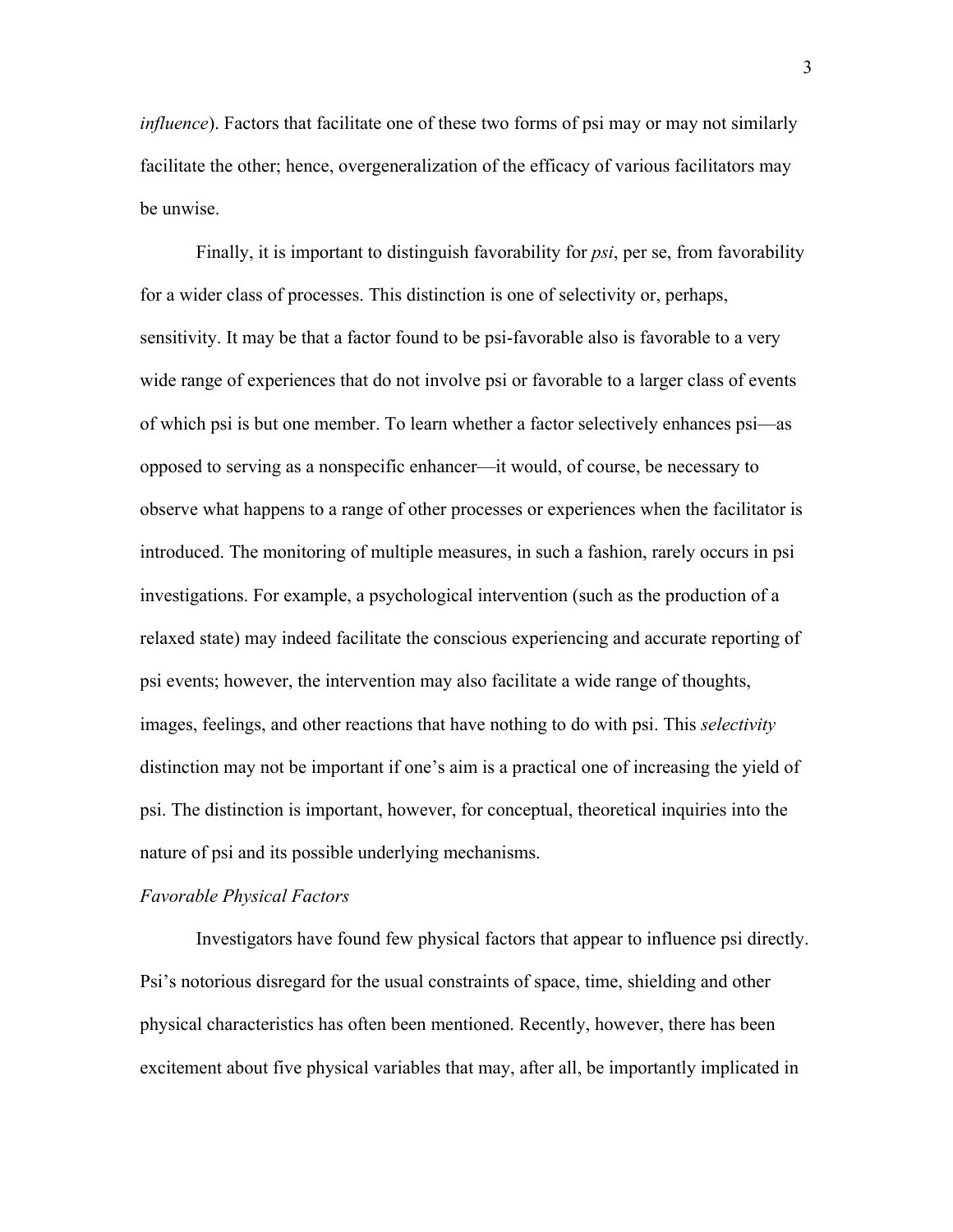psi interactions. There are indications that the momentary *geomagnetic field* (the earth's electromagnetic atmosphere), the *local sidereal time* (the time at which a particular part of the sky is directly overhead), the *gradient of Shannon entropy* (changes in level of information content) inherent in a target (for receptive psi [ESP] tasks), the quality of *randomness* of a target (for active psi [PK] tasks), and, possibly, other *target features* (i.e., numbers, letters, and words vs. colors, shapes, and textures, for receptive psi) may influence psi performance (see Braud, 1990-1991; May, Spottiswoode, & James, 1994; Persinger, 1985; Spottiswoode, 1997a, 1997b). It remains to be seen if these intriguing findings can be confirmed in additional, careful research studies by other investigators (in an effort to assess possible experimenter effects), if the results are directly related to these physical factors or are mediated or confounded by the latter's influences upon physiological or psychological conditions of the research participants, or if—in the case of randomness—physical or psychological (perceived) randomness is most important. *Favorable Physiological Factors*

There exists substantial literature on possible brain-related accompaniments of psi functioning. In this work, techniques of electroencephalography (EEG), event-related potentials (ERP), and—more recently—single-photon emission computerized tomography (SPECT) have been used. A review of these studies is beyond the scope of this chapter, and the interested reader is directed to representative papers of this genre, including Alexander, Persinger, Roll, and Webster (1998); Don, McDonough, and Warren (1998); McDonough, Don, and Warren (2000). Similarly, researchers have made efforts to identify autonomic, hormonal, and other physiological correlates of psi (e.g., Assailly, 1963, 1967; Braud, 1981b; Tart, 1963; Wilson, 1962). An extensive review of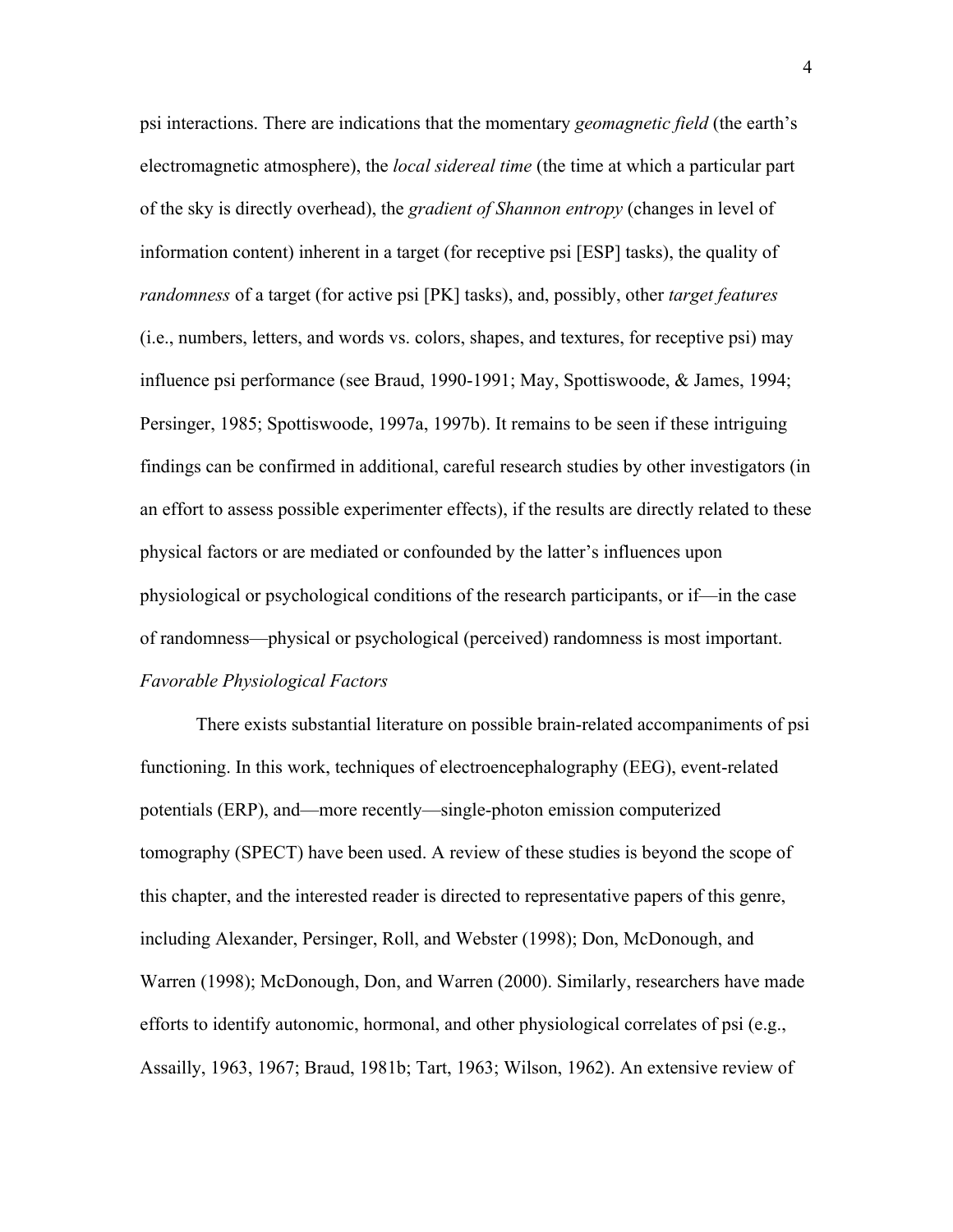such studies also is beyond the scope of this chapter, and physiological findings will be mentioned, in the sections that follow, only to the extent that these may be related to the psychological factors that are the chief focus of this chapter.

## *Favorable Psychological Factors: An Organizational Schema*

In addressing psi-conducive psychological conditions, I will make use of an organizational schema proposed by Allan Combs (1996). Combs' schema includes three hierarchical levels: There are *states of mind* (such as sadness, joy, depression, enthusiasm, doubt, determination, and other moods and dispositions) that are relatively transient, and their defining content is important and narrow. These are supported by a second level: *states of consciousness*. These consciousness states are larger and consist of unique configurations of sets of processes of thought, imagery, feelings, memories, world perceptions, and self-perceptions. Examples include the well-recognized ordinary and altered states that have been discussed extensively by Charles Tart (1969, 1975), Stanislav Grof (1975, 1985, 1988; Grof & Bennett, 1992), and others—ordinary waking consciousness, nondream sleep, dream sleep, meditative states, shamanic trances, hypnosis, and so on. Combs likens these states of consciousness to the so-called *attractors* of chaos theory. The third, and broadest, level is that of *structures of consciousness*. These are "entire overarching regimes that determine how the world is experienced and understood" (Combs, 1996, p. 263). These are the more global forms of consciousness—the *archaic, magical, mythical, mental*, and *integral* patterns of thinking—identified by Jean Gebser (1949/1986). In these different structures of consciousness—which, according to Gebser, developed in successive historical periods, but which continue to be active in us, today, in various ways and at various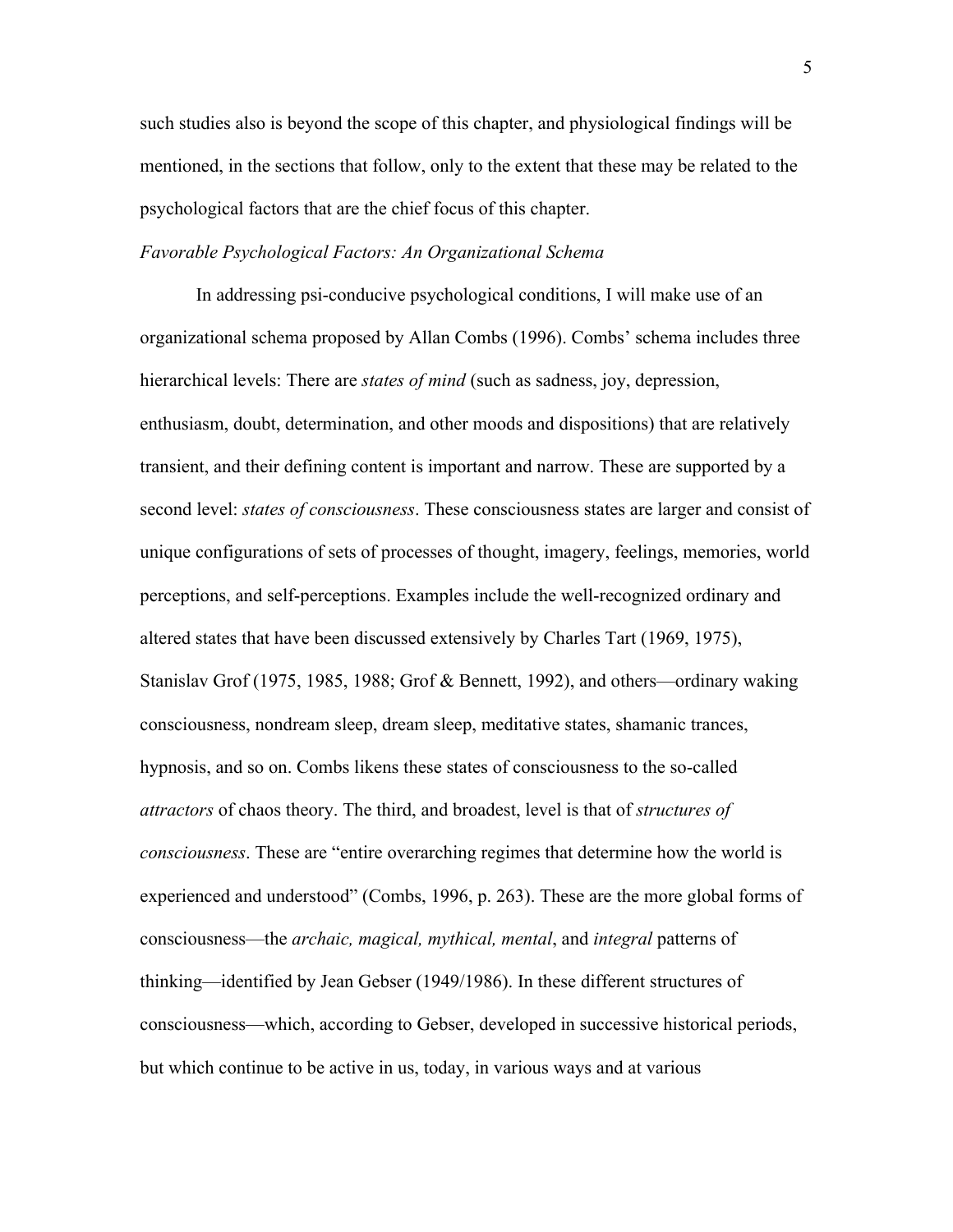times—different mental processes are possible, impossible, and differently valued. These five consciousness structures are more inclusive and more enduring than are states of consciousness and states of mind, and they may be likened to worldviews or mindsets (or even paradigms of thought).

## *Structures of Consciousness*

It would seem that some of the structures of consciousness are more favorable to psi than are others. For example, psi would have a more comfortable home in the magical structure (in which magical thinking is prominent) than in the mental structure (with its privileging of rational consciousness). Anthropological findings regarding psi prevalence in peoples and periods in which the magical structure is dominant are consistent with such a view (Angoff & Barth, 1974; Huxley, 1967; Long, 1977; Van de Castle, 1977). Additionally, Rex Stanford (1987) has indicated how powerful cognitive constraints—characteristic of Gebser's mental structure of consciousness—can interfere with psychic functioning.

Gebser hypothesized that the five identified consciousness structures emerged successively during human history. To the degree that ontogeny recapitulates phylogeny, stages similar to these hypothesized evolutionary stages of human consciousness could also occur, progressively, during the course of *individual* development, and some of these could be more hospitable to psi than others. For example, psi might be more prevalent during the developmental stages of infancy and early childhood than during adolescence or early and middle adulthood. Drewes (1997) provides a review of empirical evidence bearing on the issue of psi in childhood.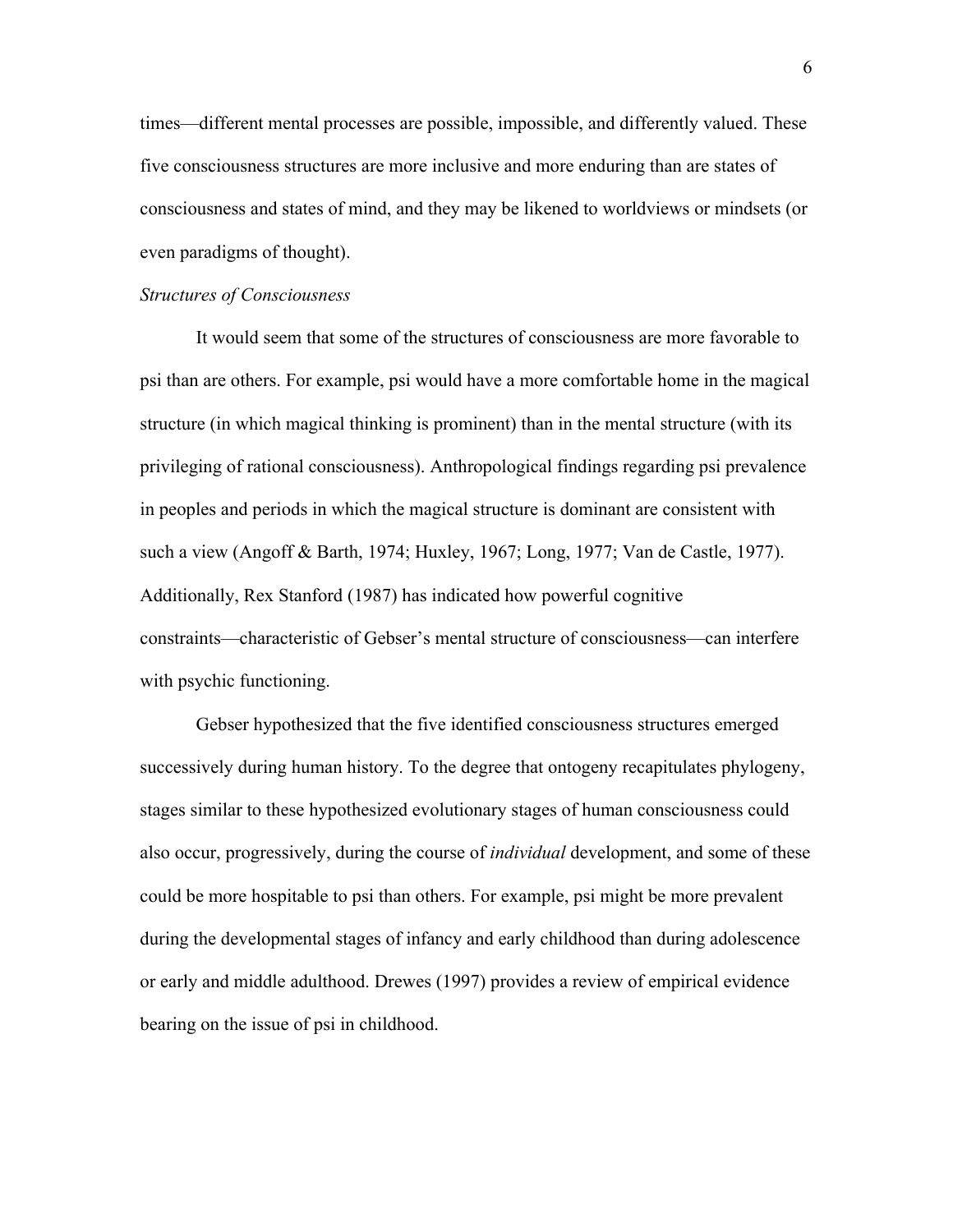Structures of consciousness are relatively extensive and persistent. On the basis of these criteria, a number of possible psi-influencing conditions could be included among, or viewed as closely related to, the structures of consciousness. These conditions include the various developmental stages that extend beyond those conventionally considered; these include pre- and perinatal stages, stages of advanced psychospiritual development, and stages near death (see, e.g., Grof, 1975, 1985, 1988; Grof & Bennett, 1992; Sri Aurobindo Ghose, 1970; Wade, 1996; Wilber, 1980). The transitional or liminal conditions that occur betwixt and between more stable, identity-conferring stages also are relevant; psi and other exceptional human experiences may be especially likely under these conditions of liminality or anti-structure (see, e.g., Hansen, 2001; McMahon, 1998). Relatively enduring and pervasive conditions that typically are considered as instances of pathology, personality, and worldview also could qualify as special structures of consciousness, and such conditions have been found to differ in the degree to which they can foster or inhibit psi manifestations. Treatments of these vast areas are, of course, beyond the scope of this chapter.

## *States of Consciousness*

Researchers have identified a number of states of consciousness that appear to be psi-favorable. It is important that we qualify that statement to indicate that by *psifavorable*, here, we mean favorable to the conscious experience and reporting of accurate (i.e., in the direction of "hitting") forms of psi. It will be recognized, of course, that the conditions reviewed in this section have both psychological and physiological aspects; it is not yet clear whether the former, the latter, or both are responsible for any enhanced psi that might be observed under such conditions.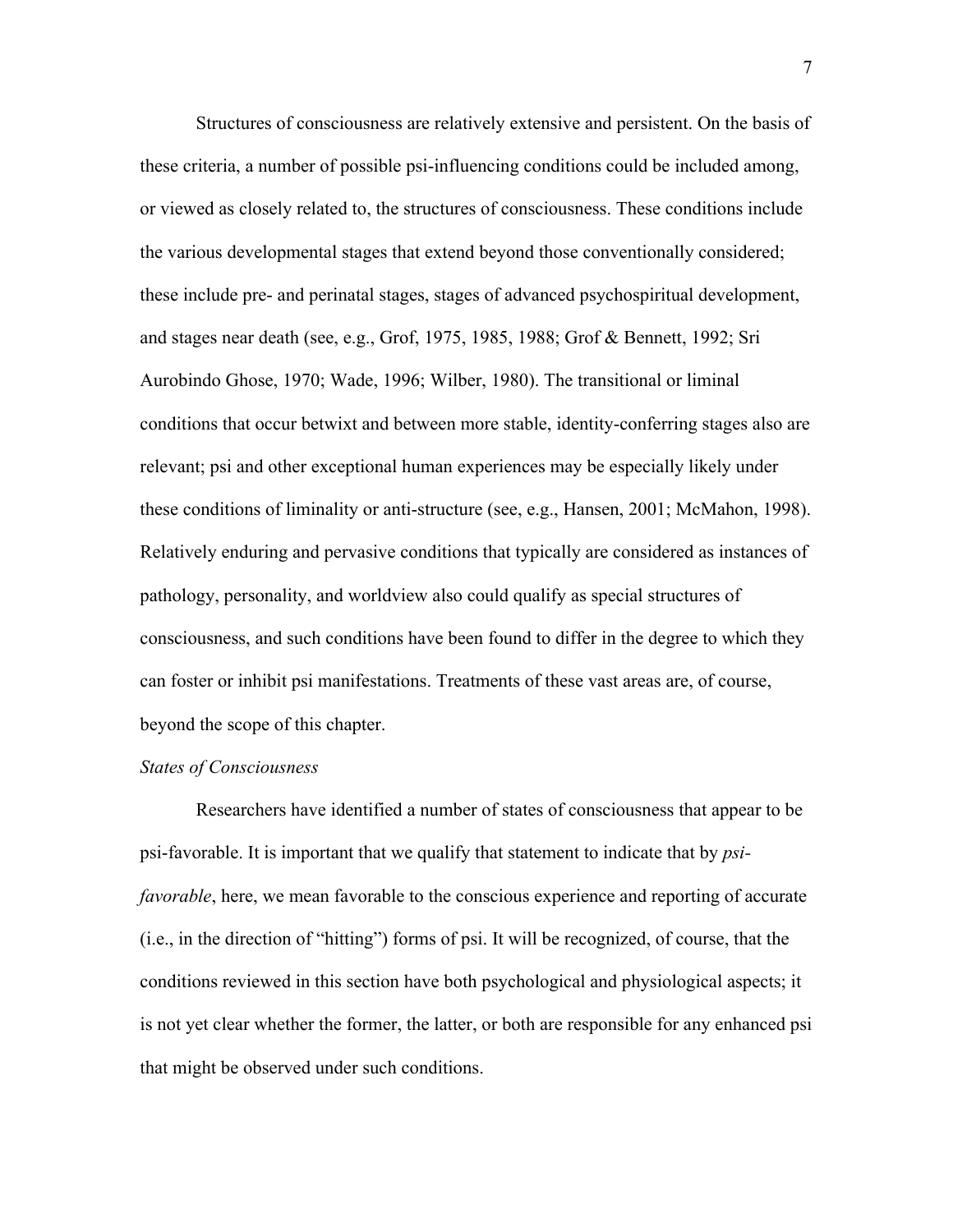*Muscular relaxation*. Relatively early investigations revealed that relaxation seemed to be a reliable characteristic of the percipient in a majority of cases of spontaneous psi (Stevenson, 1970). Reference to the importance of relaxation can be found in the writings of and about nearly all gifted sensitives or psychics (persons who can demonstrate psi repeated and with great accuracy). Rhea White (1964) described the critical role of deep physical and mental relaxation, reduction of strain, increase of passivity, and stillness of mind in the successful performance of research participants in laboratory studies. The nocturnal dream state, which investigators at the Maimonides Dream Laboratory (Ullman & Krippner, 1970) and elsewhere have found to be quite conducive to psi (see below), is characterized by extremely low muscle tension. Additionally, Gerber and Schmeidler (1957), in an ESP study involving hospitalized patients, obtained significant ESP scores from their relaxed and acceptant patients, but not from nonrelaxed, nonacceptant patients.

In the early 1970s we initiated a series of laboratory studies in which we explored, directly and systematically, the role of muscular relaxation in psi performance. In these studies, we used modified versions of Edmund Jacobson's (1929) progressive relaxation procedures to induce conditions of deep relaxation in our research participants. Psi was assessed using free response procedures, in which the percipients attempted to gain accurate psi impression of remote pictorial targets. As summarized in our early reports (Braud, 1974; Braud & Braud, 1973, 1974), evidence for significant receptive psi (general ESP, i.e., a possible blend of telepathy and clairvoyance) was found in our relaxed percipients; the psi performance of relaxed percipients was significantly greater than that of nonrelaxed, control percipients; and psi performance was positively and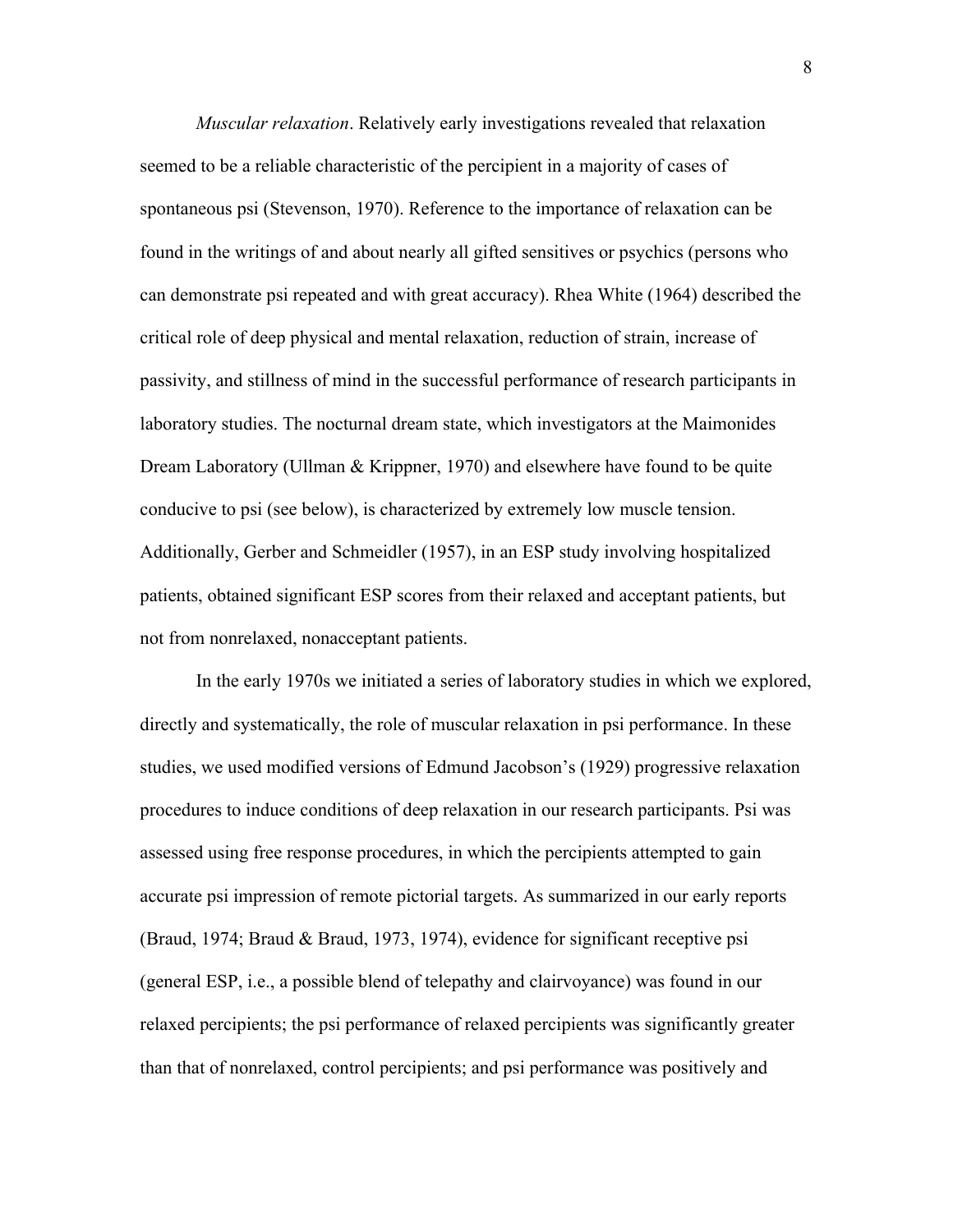significantly correlated with degree of muscular relaxation (assessed by electromyographic recordings), as well as with the percipient's self-rated degree of physical and mental relaxation. The results of these studies not only were quantitatively significant but also were qualitatively impressive: Often there were extremely accurate, clear, and dramatic descriptions of the targets.

In 1977, Charles Honorton analyzed the results of these and subsequent relaxation-psi studies. At that time, there were 13 experimental studies of receptive psi under conditions of induced relaxation. Ten of these studies yield significant evidence for psi—a 77% success rate, compared with an expected 5% success rate, based on chance alone. The combined significance of all 13 studies was associated with a probability of less than one in a billion, leading Honorton (1977) to conclude, "Quite clearly, induced relaxation procedures appear to enhance psi receptivity" (p. 457).

In the most recent meta-analysis of relaxation and psi, Storm and Thalbourne (in press) summarized the results of 25 studies. Twelve of the 25 studies yielded significant differences in psi between the relaxation condition and the appropriate contrast condition—i.e., there was a 48% experiment success rate (to be compared with a 5% experiment success rate, expected on the basis of chance alone).

*Emotional, autonomic quietude*. Early findings in experimental psychology and in psychophysiology indicated that different types of tasks could be facilitated or impeded by different levels of motivation or arousal. Generally, simple and well-learned behaviors are facilitated by higher levels of arousal, whereas more complex or not-as-well-learned behaviors are facilitated by lower levels of arousal. Similarly, there were indications that two major forms of human information-processing responded differently to level of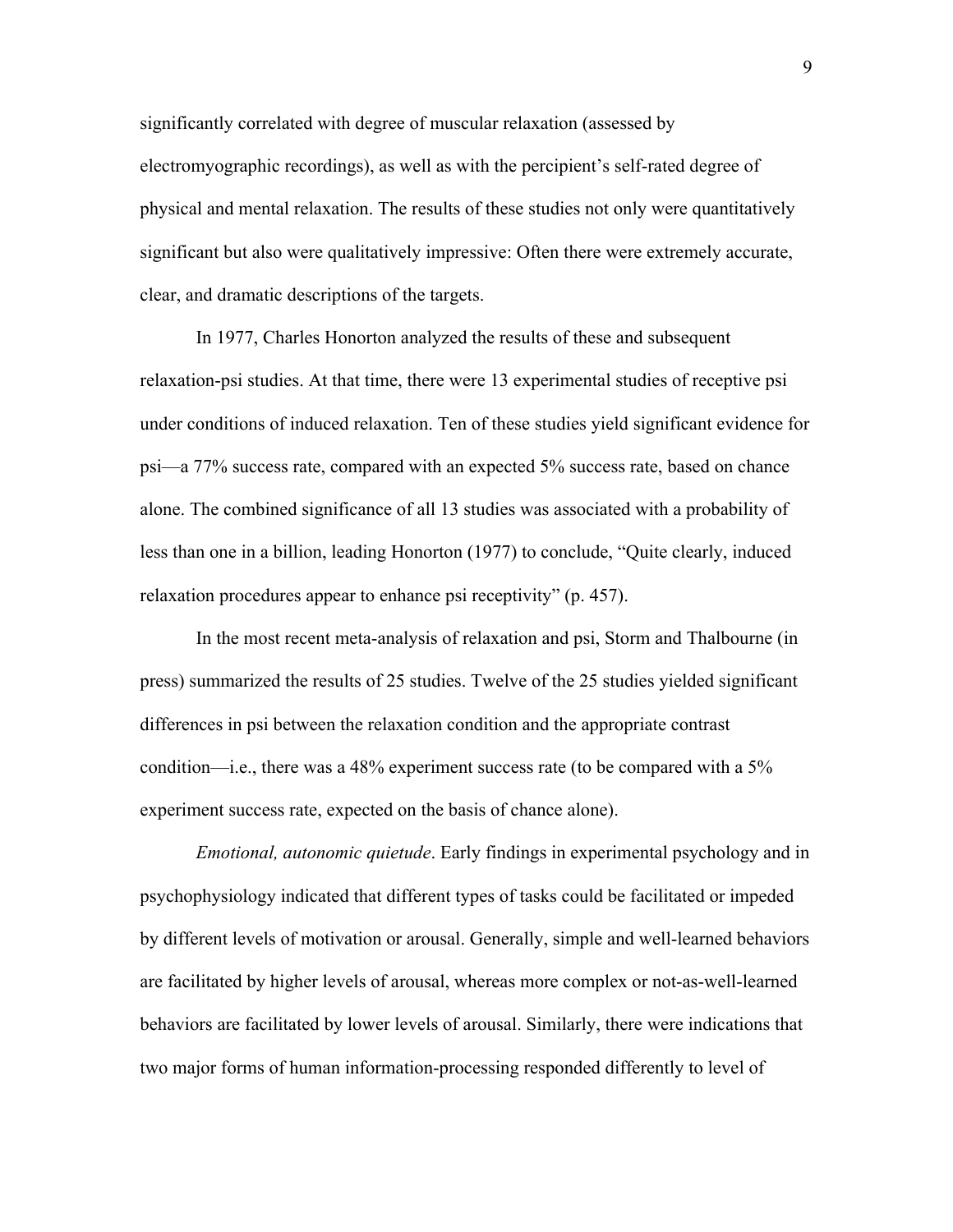arousal. One form of processing—characterized by rich awareness, selective attention, and logical thought (akin to second signaling system activity in Pavlovian theory or secondary process activity in Freudian theory)—appeared to function best under conditions of relatively high arousal. Another form of processing—characterized by less conscious awareness and by broadened or diffuse attention (and more akin to Pavlovian first signaling system and Freudian primary process activity)—appeared to function best under conditions of relatively low arousal. Subliminal perception and psi seem to resemble each other in their operating characteristics, and both seem more like the latter form of processing than like the former. Therefore, it seemed useful to explore whether psi might be more likely to occur under conditions of lower arousal. Indeed, a number of the conditions that appeared psi-favorable—including many of the consciousness states reviewed in this chapter—also are characterized by reduced arousal (i.e., reduced sympathetic nervous system activity). More directly, a formal review of the relationship between psi performance and sympathetic activation (which reflects physiological, emotional, and cognitive arousal) found that out of 10 direct tests of this relationship, 7 found significantly higher psi scoring under lower than under higher levels of autonomic arousal. In the remaining three studies, significant relationships were not found. In no study was heightened autonomic arousal found to facilitate psi scoring significantly (Braud, 1981b). Additionally, special studies in our own laboratory indicated that the relationship between psi performance and arousal (as inferred from peripheral autonomic indicators such as basal skin conductance level) seemed curvilinear—with the highest psi scoring occurring at moderately, but not extremely, low levels of arousal (Braud, 1981b).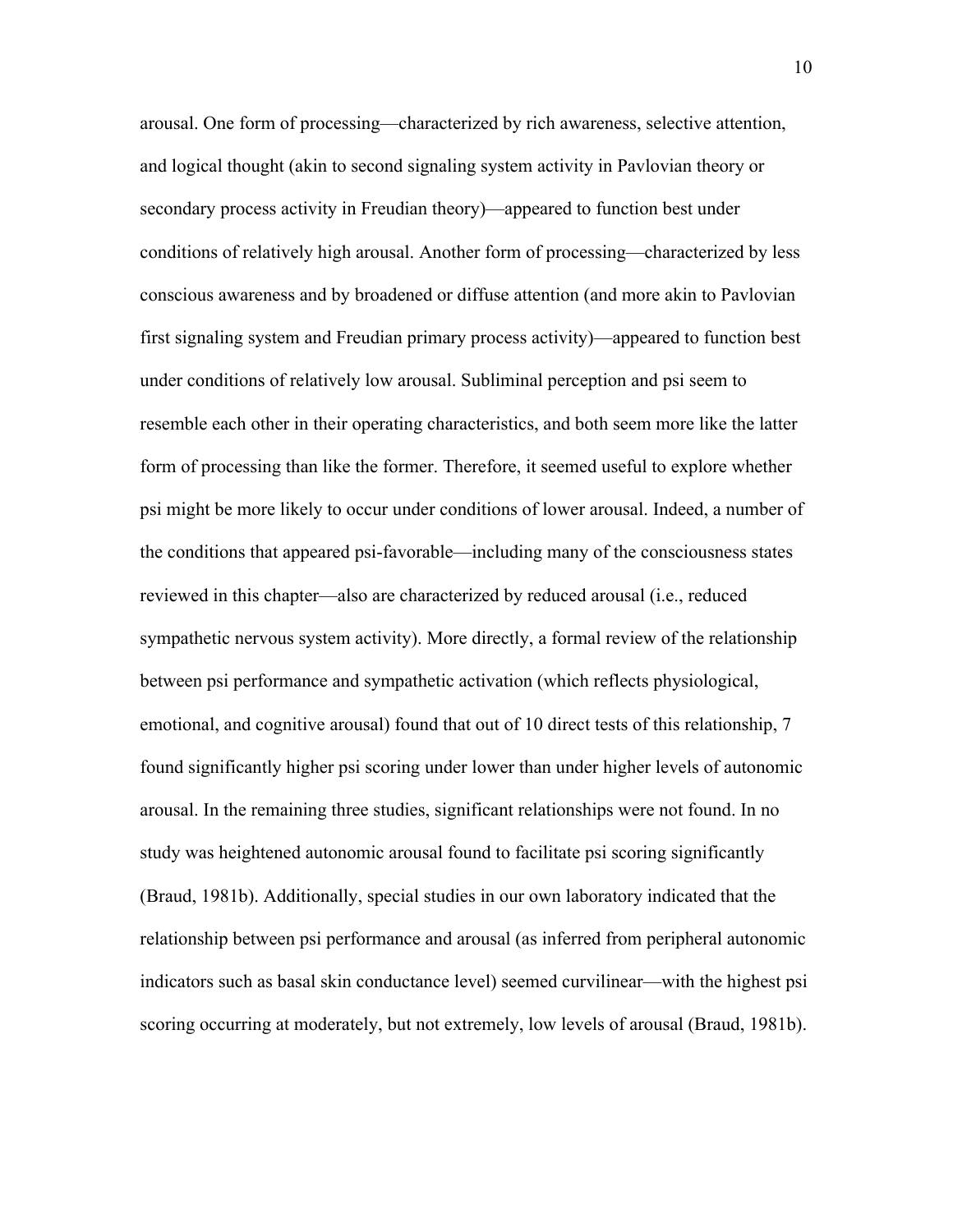The foregoing comments apply to receptive psi. There are some tantalizing findings that suggest that complementary relationships may obtain for active psi—i.e., that psychokinesis might be facilitated by increases in arousal (Braud, 1985). However, the literature bearing on this suggestion is sparse and more anecdotal and inferential than directly experimental. This would seem a fruitful area for further exploration and interpretation.

*Cognitive quietude*. We have seen that effective psi functioning can occur under conditions of bodily and emotional quietude. From this, it might be inferred that cognitive quietude—a stilling of the thought ripples that can disturb a quiet, tranquil mind, such as the condition that can accompany meditation—also might be psi-favorable. This inference that meditation might be psi-conducive is supported by findings that meditation tends to be accompanied by reduced muscular tension and reduced autonomic (sympathetic) arousal, and also by traditional beliefs and anecdotal observations that paranormal events (e.g., the so-called *siddhis* or paranormal powers described in yogic and other spiritual and wisdom traditions) may occur spontaneously at certain stages of meditative practice (see Kanthamani, 1971; Smith, 1966; Tennisons & Lustig, 1962; von Grunebaum, 1966). With these possibilities in mind, Honorton (1977) reviewed 16 experimental studies of psi performance during or immediately following meditation and found that 9 of the 16 studies yielded significance evidence for psi (in both receptive [ESP] and active [PK] forms). A later review—focusing on the possible role of meditation in psychokinesis performance—found that results of all but one of eight studies were consistent with the expectation that the practice of meditation would be favorable to the occurrence of psychokinetic effects (Braud, 1989).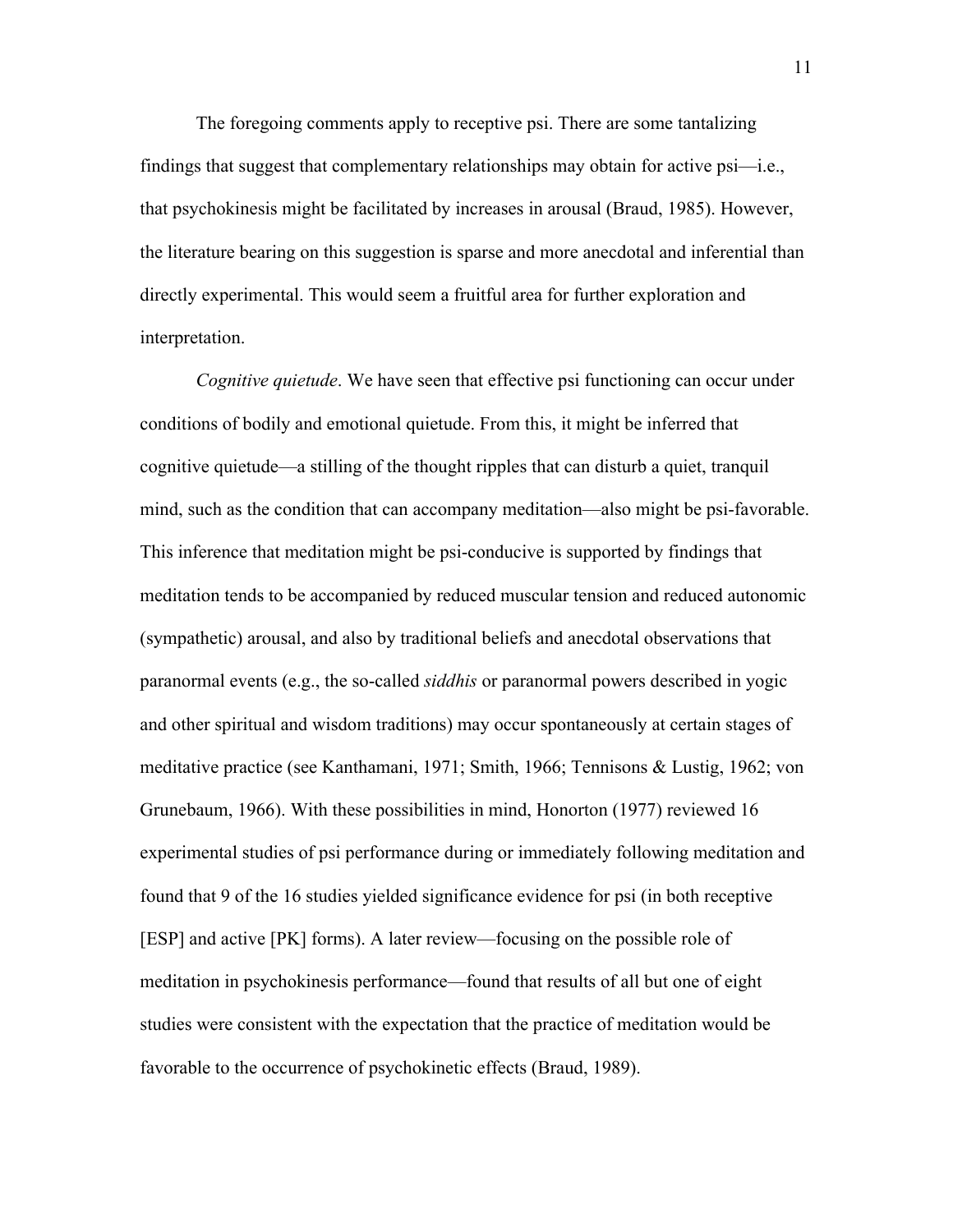In an early and eloquent statement, the British social critic and writer Edward Carpenter (1912) suggested that by "dying" to our thinking selves [in a manner made possible by meditation and related techniques] we might gain access to a larger self, with its increased nonlocal interconnections [that could allow the types of awarenesses that we now call "psychic"]:

If you inhibit thought (and persevere) you come at length to a region of consciousness below or behind thought, and different from ordinary thought in its nature and character—a consciousness of quasi-universal quality, and a realization of an altogether vaster self than that to which we are accustomed. And since the ordinary consciousness, with which we are concerned in ordinary life, is before all things founded on the little local self, and is in fact *self*-consciousness in the little local sense, it follows that to pass out of that is to die to the ordinary self and the ordinary world.

It is to die in the ordinary sense, but in another sense it is to wake up and find that the "I," one's real, most intimate self, pervades the universe and all other beings—that the mountains and the sea and the stars are a part of one's body and that one's soul is in touch with the souls of all creatures. Yes, far closer than before. (pp. 79-80)

#### *Sensory/perceptual restriction*. There has been considerable research on

sensory/perceptual restriction (mild sensory deprivation) as a possible facilitator of receptive psi. In an early study, Honorton, Drucker, and Hermon (1973) found facilitation of free-response GESP (accurate matching of impressions with remote pictorial targets) in participants whose attention had been directed inwardly during a 30-minute period of confinement in a sensory isolation cradle. In the *altered states of consciousness induction device* (ASCID) used in this study [the ASCID was based on the so-called *witches cradles* of medieval times, which were said to be used to help enhance fantasy and alterations in consciousness; there also are references to them as torture devices], the participants were isolated from the usual sensory and perceptual information by means of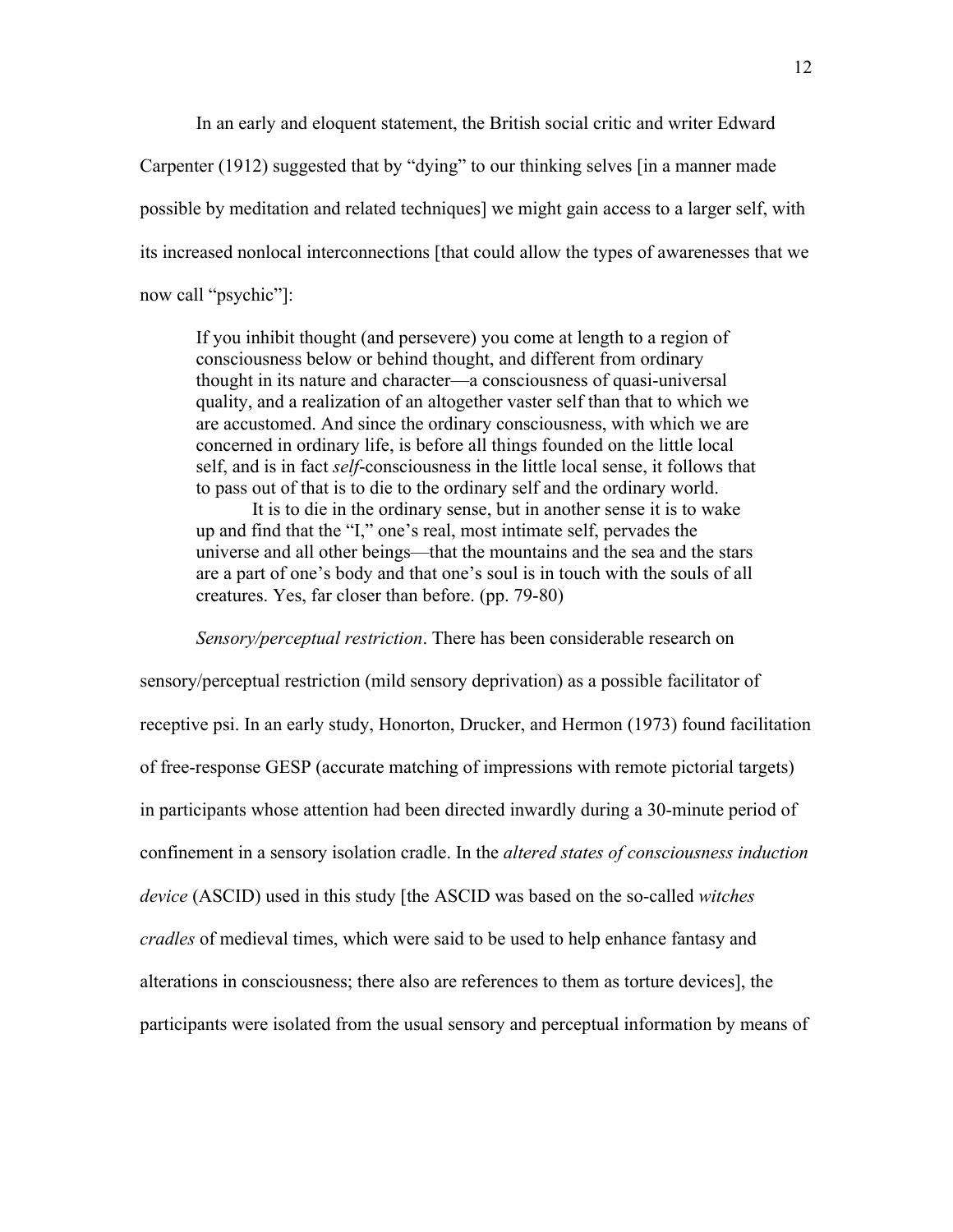a light-proof blindfold, sound-attenuating headphones, and a freely-moving bodily support that served to modify spatial orientation and the body's usual kinesthetic cues.

An important extension of sensory restriction techniques occurred shortly thereafter, when three investigators, working independently, nearly simultaneously published accounts of their use of the *ganzfeld* procedure in their psi studies (Braud, 1973; Braud & Braud, 1974; Honorton & Harper, 1974; Parker, 1975). The ganzfeld (from the German for "whole or entire field") technique reduces sensory/perceptual information through the use of uniform visual stimulation (exposure to unpatterned, diffuse light through translucent eye covers) and uniform auditory stimulation (unpatterned white or pink noise through headphones). During this procedure, participants are asked to remain relaxed, direct their attention inwardly to thoughts, images, and feelings, and allow target-relevant information enter their awareness.

Honorton initially developed his ganzfeld procedure in an attempt to operationalize and study the absorption (*samyama*) techniques described in Patanjali's *Yoga Sutras* (personal communication, 1976; see also Honorton, 1981). My own interest in the ganzfeld was prompted by Bertini, Lewis, and Witkin's (1964) use of the technique in producing a twilight state of consciousness, similar to the naturally occurring hypnagogic state. Because noctural dreaming had been found to be psi-facilitating (see below), I reasoned that the similar hypnagogic state also might be psi-favorable.

In the quarter century following its introduction into parapsychology, there have been many reports of studies using manual or automated ganzfeld procedures in psi studies, numerous debates by its advocates and counteradvocates as to its psieffectiveness, and several meta-analyses of the replicability of its accompanying psi-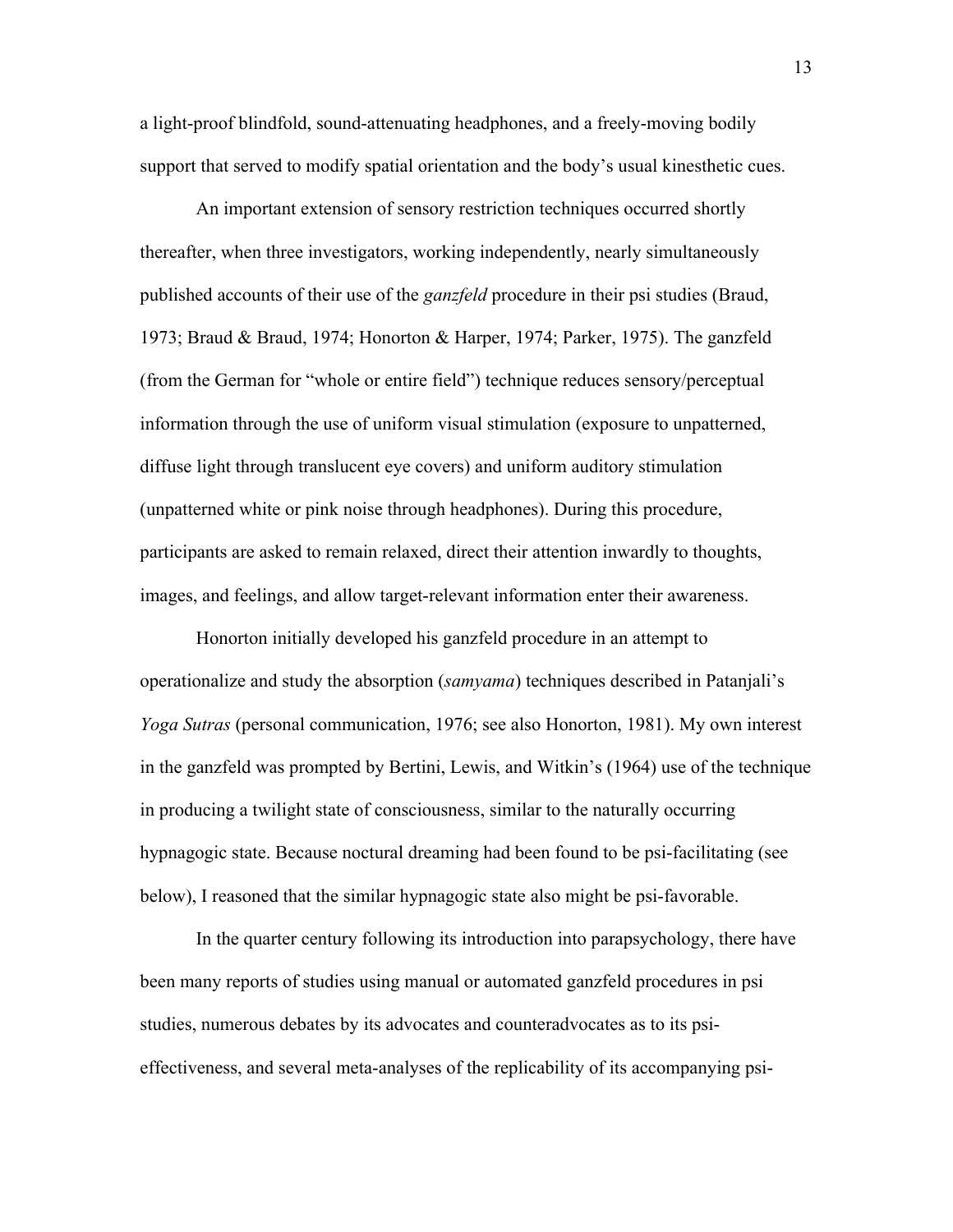scoring (see Bem & Honorton, 1994; Honorton, 1985; Hyman & Honorton, 1986; Milton & Wiseman, 1999, 2001; Schmeidler & Edge, 1999; Stanford, 1984, 1987; Utts, 1996). Four major ganzfeld-psi meta-analyses have been published. Bem and Honorton (1994) reported a psi-success (hit) rate of 35% ( $p < 10^{-9}$ ) for 28 ganzfeld studies conducted between 1974 and 1981, and a hit rate of  $32\%$  (p = 0008) for 10 additional computercontrolled (*autoganzfeld*) studies, conducted between 1983 and 1989, that were specially designed to eliminate methodological flaws that could have been present in the earlier studies. These outcomes significantly exceeded the 25% hit rates expected by chance alone and yielded a significant effect size of .16 ( $p = .005$ ). Milton and Wisemann (1999) reported a follow-up meta-analysis of 30 additional ganzfeld studies that had been conducted from 1987 through 1997; they found that these studies yielded a nonsignificant effect size of .013 and argued that these studies did not replicate those reported by Bem and Honorton. However, two even more recent meta-analyses include additional ganzfeld studies that were not included in the Milton and Wiseman analyses, and these two most up-to-date analyses again provide evidence for significant psi performance under ganzfeld conditions. Bem, Palmer, and Broughton (2001) reported an overall hit rate of 30.1% and an effect size of .051 ( $p = .0048$ ) for all 40 ganzfeld studies published after the Bem and Honorton report. Storm and Ertel (2001) were able to find additional studies that had not been included in Milton and Wiseman's (1999) analysis; when the latest and largest aggregates of 79 ganzfeld and auto-ganzfeld studies were analyzed, significant evidence for ganzfeld-psi was found (effect size  $=$  .14, p  $=$  7.78 x 10<sup>-9</sup>).

*Hypnosis*. Throughout its long history—dating back to its very introduction as *mesmerism*—hypnosis has been linked to psi functioning. Mesmer himself claimed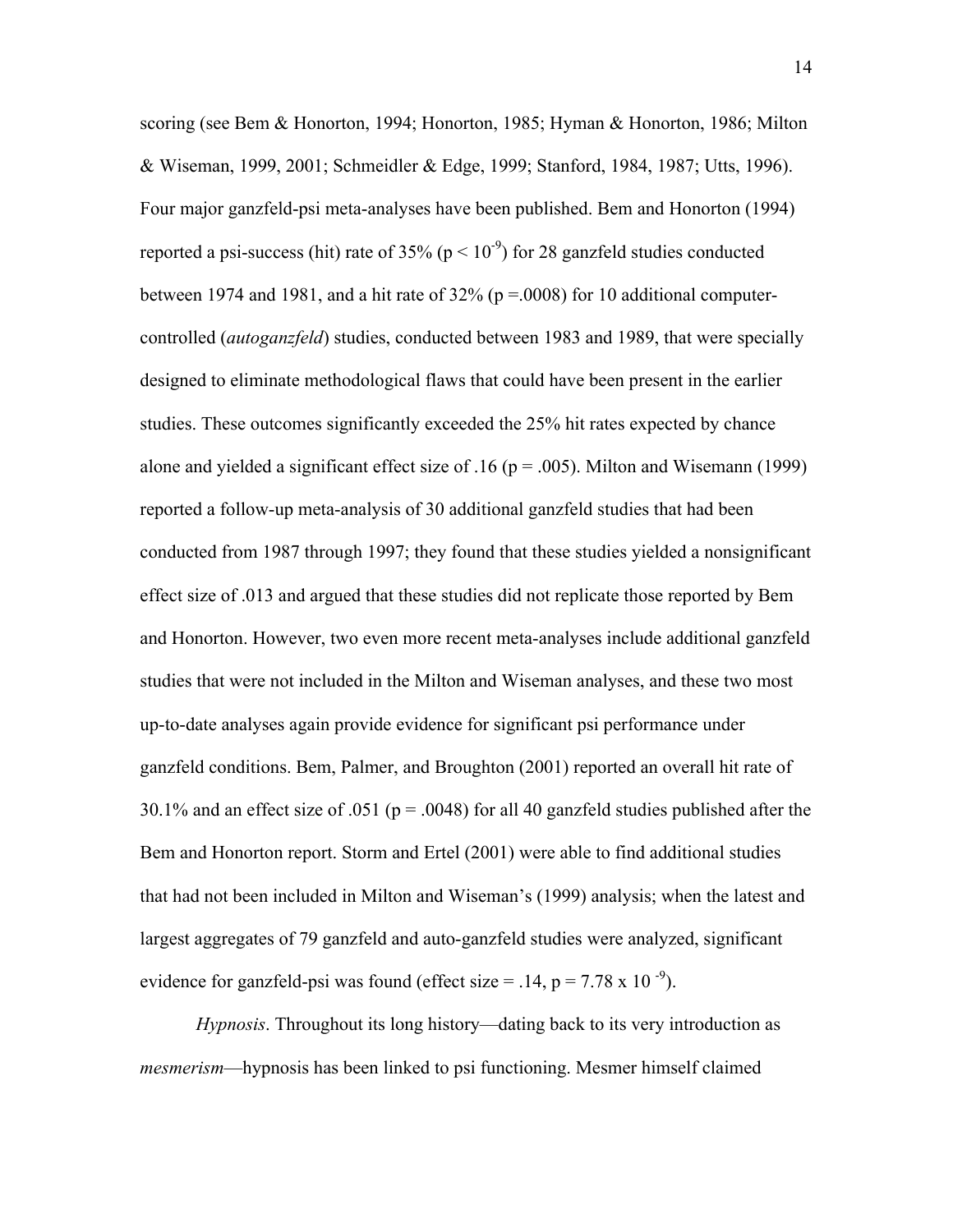successful action-at-a-distance influences in informal experiments conducted in 1775 (see Braud, 1993). Early investigations—by figures such as Puysegur, Esdaile, Elliotson, Gibert, Janet, Joire, and Vasiliev—pointed to the occurrence of psi manifestations such as telepathy (in the guise of *community of sensation* and similar effects) and distant mental influence (and hypnosis, itself, at a distance) in hypnotized persons (Braud, 1993). More recently, researchers have noted that hypnosis is rich in concomitants that themselves may be psi-favorable—e.g., the relaxed conditions that accompany it, as well as increased tendencies toward creative imagination, suggestibility, absorption, dissociation, and a cognitive style that is quite hospitable to psi.

Formal analyses of the relationship between psi and hypnosis in carefully conducted studies have been carried out by Honorton, Schechter, and Stanford and Stein. Honorton (1977) found significant evidence for hypnotic enhancement of psi in 22 out of 42 relevant studies. A later meta-analysis by Schechter (1984) confirmed and extended Honorton's findings, and an even more recent meta-analysis by Stanford and Stein (1993) yielded strong evidence for significant psi performance in the hypnotic conditions of 25 studies conducted by 12 chief investigators (the 47,050 trials yielded an effect size of .52,  $p = 2.3 \times 10^{-17}$ ).

*Dreams*. The association of psi functioning with dreams is, of course, even more extensive than that between psi and hypnosis. The dream-psi relationship has been suggested by observations, throughout history, of the spontaneous occurrence of prophetic or precognitive dreams, and by accounts of dream psi in therapy settings (see Van de Castle, 1977). More convincing evidence for the dreaming-psi relationship comes from careful psi studies conducted in dream laboratories, the most extensive of which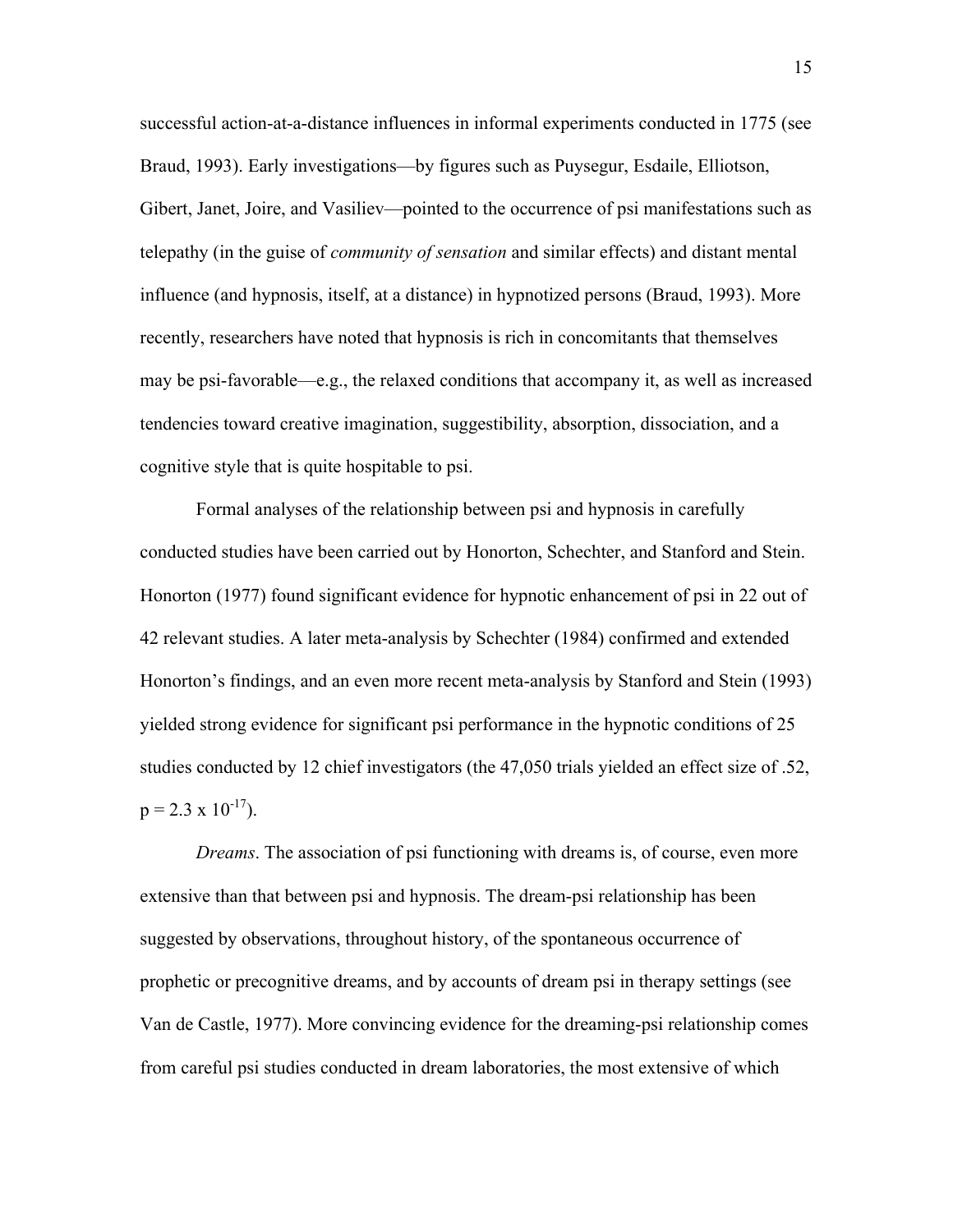were conducted in the William C. Menninger Dream Laboratory of the Division of Parapsychology and Psychophysics at Maimonides Medical Center in Brooklyn, New York, between 1962 and 1973. These were GESP (a possible blend of telepathy and clairvoyance), clairvoyance, and precognition experiments wherein percipients attempted to become psychically aware of remote pictorial targets under conditions of psychophysiologically-monitored nocturnal dreaming (see Ullman & Krippner, 1970). The results of these Maimonides "dream telepathy" studies have been summarized and analyzed by different reviewers, using slightly different approaches. Child (1985) published a conservative analysis of what he judged to be the most appropriate subsets of the experiments; his analysis of 83 sessions yielded a significant outcome, with an effect size of .52 [calculated by WB from Child's data] and a  $p = 1.7 \times 10^{-6}$ . In 1988, Vaughan and Utts analyzed 379 of the experimental sessions, finding an accuracy rate of 83.5% (where a 50% rate would be expected on the basis of chance) and a  $p < 4.0 \times 10^{-6}$ (reported in Ullman & Krippner, 1989, p. 172n). Radin (1997) summarized a total of 450 dream telepathy sessions that were reported between 1966 and 1973 and calculated an overall hit rate of 63% (compared to a 50% rate expected by chance) and a  $p = 1.3 \times 10^{-8}$ . There have been various attempts to replicate the Maimonides—some successful and some unsuccessful (see Child, 1985).

*Drug-induced states*. There have been occasional studies and reports of psychic functioning during various drug-induced states. Of interest, for this section, would be only studies in which the pharmacological agent was associated with an altered state of consciousness. Some *psychoactive* drugs would qualify, but only if they were responsible for a qualitative, rather than merely a quantitative, shift in consciousness; typically, such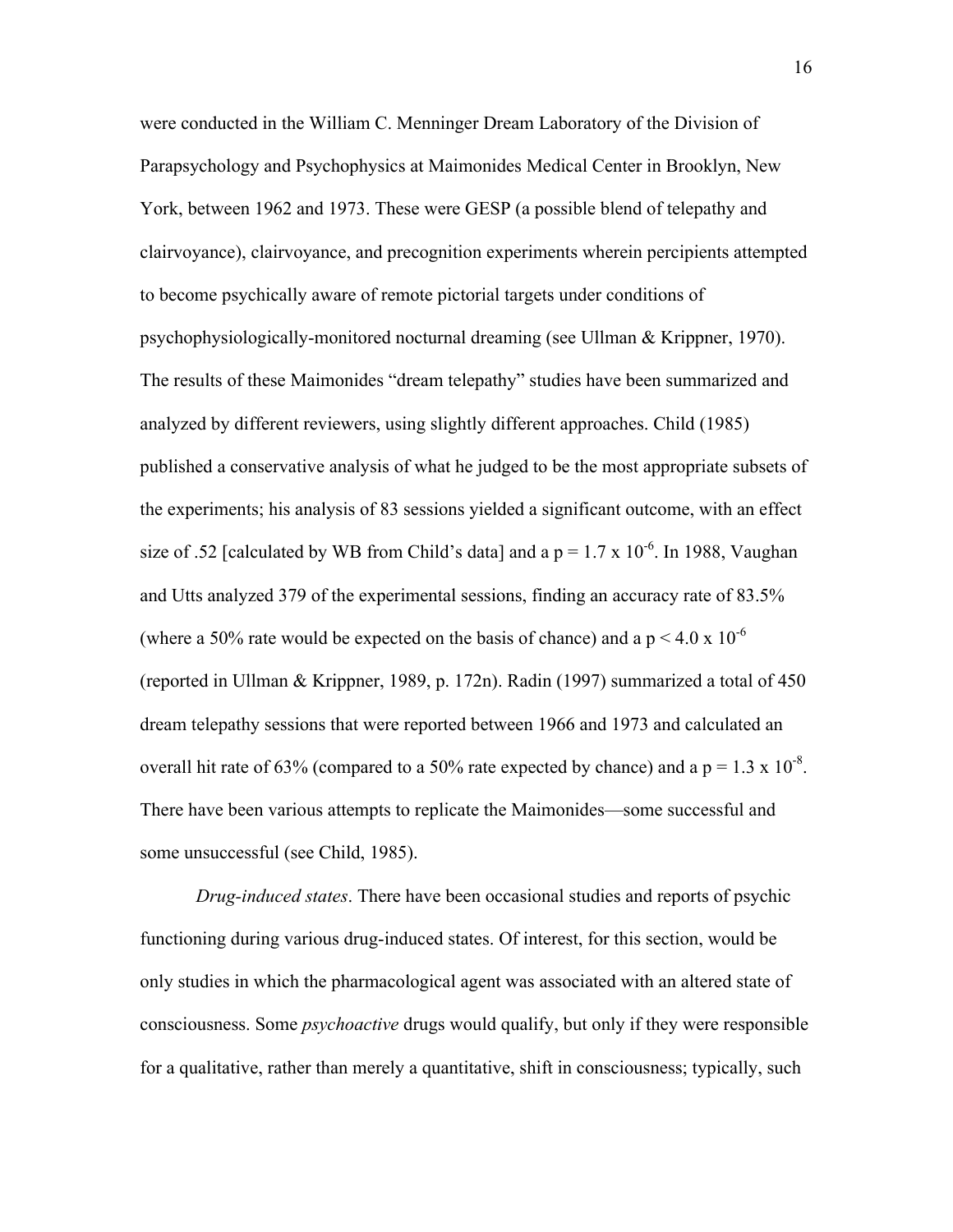a shift would require a relatively high drug dosage. On the other hand, research conducted with various *psychedelic* (mind-manifesting) or *entheogenic* chemicals would easily qualify, because even small dosages of such drugs can result in drastic changes of consciousness. There have been reports of both informal and formal tests of psychic functioning during or immediately following shifts in consciousness induced by psychedelic agents such as LSD and psilocybin. Although there have been promising psi results in some cases, and even some individual instances of impressive accuracy, overall, there have been no strong or consistent indications of psi enhancement under these drug-induced conditions. Perhaps more positive findings might be obtained were we to discover the proper combinations of drug, dosage, timing, set, setting, participant characteristics, and psi testing procedures. Interesting information and findings may be found in the following sources: Blewett (1963); Cavanna and Servadio (1964); Krippner (1970); Krippner and Davidson (1974); Masters and Houston (1966); Osis (1961); Paul (1966); Pahnke (1971); Puharich (1959, 1962); Roney-Dougal (1991); van Asperen de Boer, Barkema, and Kappers (1973); and Whittlesey (1960).

## *Common Features and Possible Underlying Processes*

What do the psi-conducive conditions reviewed above have in common, and what might be the special qualities that make them psi-favorable? Several underlying processes can be suggested.

*Reduced distractions*. In the psi-favorable conditions of consciousness described above, attention is freed from the various external (sensory-perceptual) and internal (bodily activities, emotions, analytical thoughts) sources of stimulation that ordinarily occupy it. Freed from such distractions—or "noise"—attention may be more readily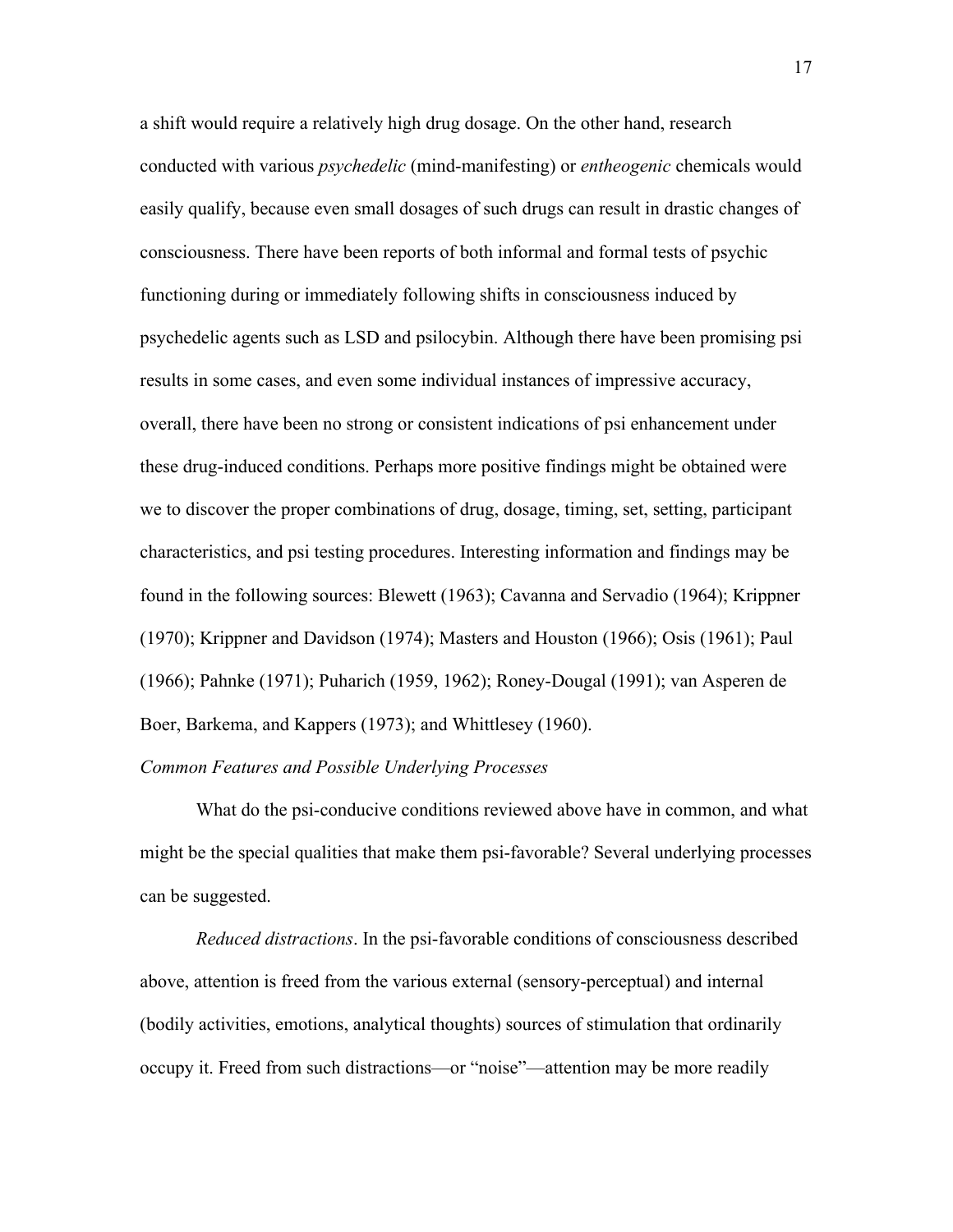available for accessing psi-mediating vehicles (images, feelings) that might otherwise be ignored. This view is generally described as a *noise-reduction* hypothesis. Here, psi is seen as a weak signal that ordinarily is obscured or masked by relatively high levels of noise. The psi-favorable states of consciousness are seen as ones in which psi inhibitors (distractors, noise) are themselves greatly reduced or inhibited. This view emphasizes enhanced *access* of signal-like psi events or experiences that already have occurred.

*Internally deployed attention*. This view is closely related to and complements the noise-reduction hypothesis. The latter emphasizes the reduction of distracting, non-psirelated stimulation. Concomitantly, attention is deployed inwardly toward mentation that is more likely to be a vehicle of psi-relevant information. The inwardly deployed attention can more readily access—and virtually *amplify*—the psi "signals" themselves. Again, this view emphasizes detection of psi interactions that already have occurred.

*Decreased constraints (destructuring) and increased free variability (enhanced lability and availability)*. Not only are the inductions of psi-favorable conditions of consciousness noise-reducing, but they also free the brain-mind from external and internal structuring patterns that may constrain it. Freed from such constraining or occupying structures, the brain-mind may more readily change and re-organize itself to match or correspond to relevant psi target events. Not only might the favorable states of consciousness allow greater access to preexisting psi-carrying information, but their destructuring nature may increase the likelihood of psi interactions, themselves, in the first place. The favorable conditions of consciousness may free the subcomponents or vehicles of psi from being occupied for other purposes, so that they now are available for participation in new patterns that can subserve psi interactions.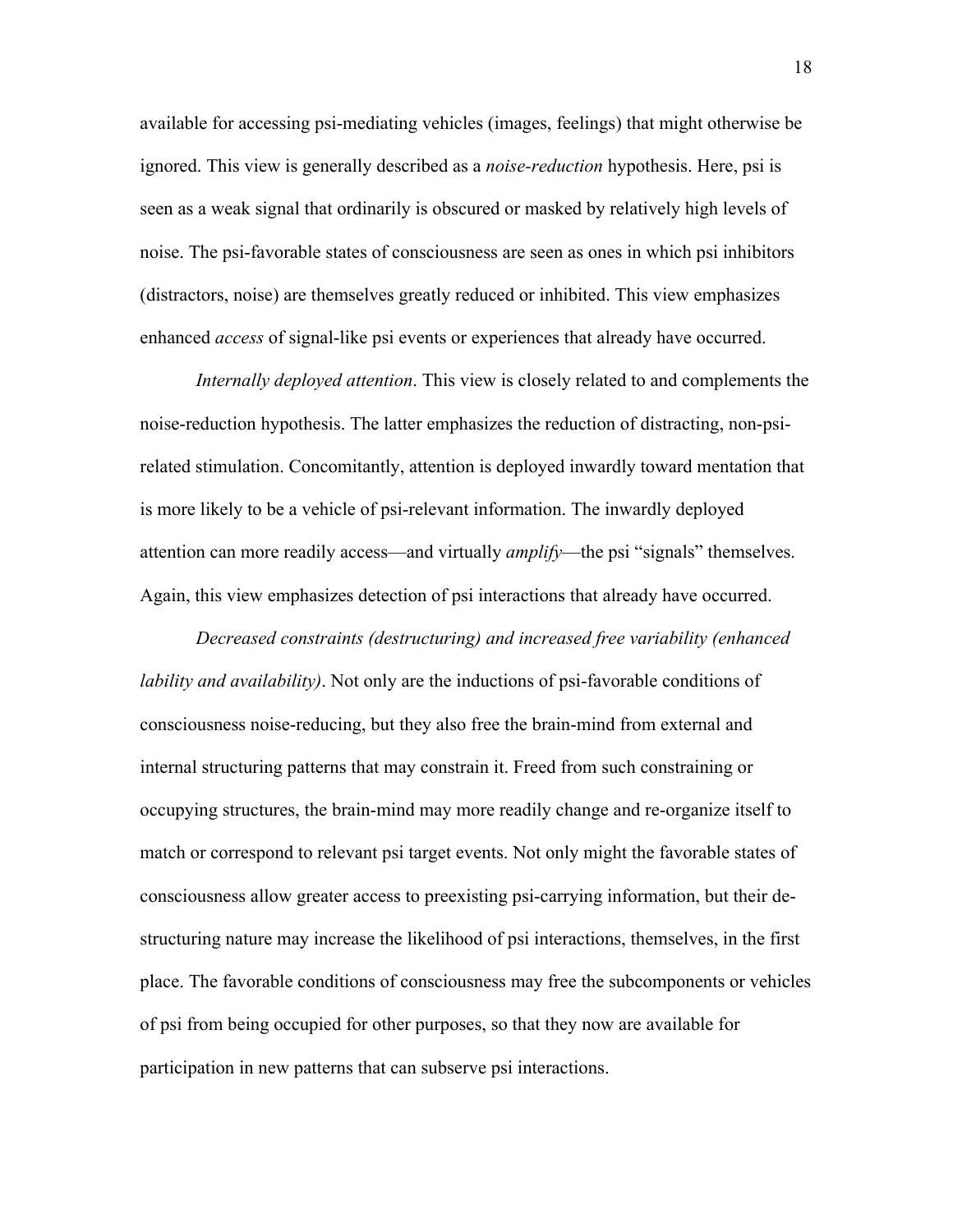An analogy might clarify this view. Consider that a specific memory is subserved by a particular spatio-temporal pattern of brain activity, and consider that the brain's parallel distributed processing constructs such a pattern using available neurons. Assume that the pattern must be present to a certain degree (with a certain completeness) in order to trigger the memory. If the neurons to be used in reconstructing the required spatiotemporal pattern are unavailable, because they are preoccupied elsewhere, in other structures or patterns, the substrate for the memory would be temporarily unavailable. Its reconstruction would require waiting for a sufficient number of neurons to become "unbusy" so that they might now participate in the necessary memory pattern. This process might be illustrated by the *tip of the tongue phenomenon* in which one's access to a memory is temporarily unavailable. Perhaps its subserving components are preoccupied in other ways, and there are insufficient free neurons to participate in and reconstruct the memory's substrate. With release of effort, relaxation, or engaging in activities that are not cognitively demanding (i.e., by shifting to a condition of *incubation*), sufficient neurons may *unbusy* themselves and become free to engage in the reconstruction of the desired memory pattern. Once a threshold of completeness has been reached—as sufficient neurons become unbusy and now available—a pattern now can occur that is sufficiently like the original memory-subserving pattern to allow the memory to be retrieved, and to spring, apparently full blown, at the tip of one's previously vacant tongue.

Stated in another way, a psi experience may be like unto a figure or pattern that requires a certain amount of a certain kind of clay or plasticine for its proper construction. If insufficient clay is available, the pattern cannot be produced. The de-structuring or de-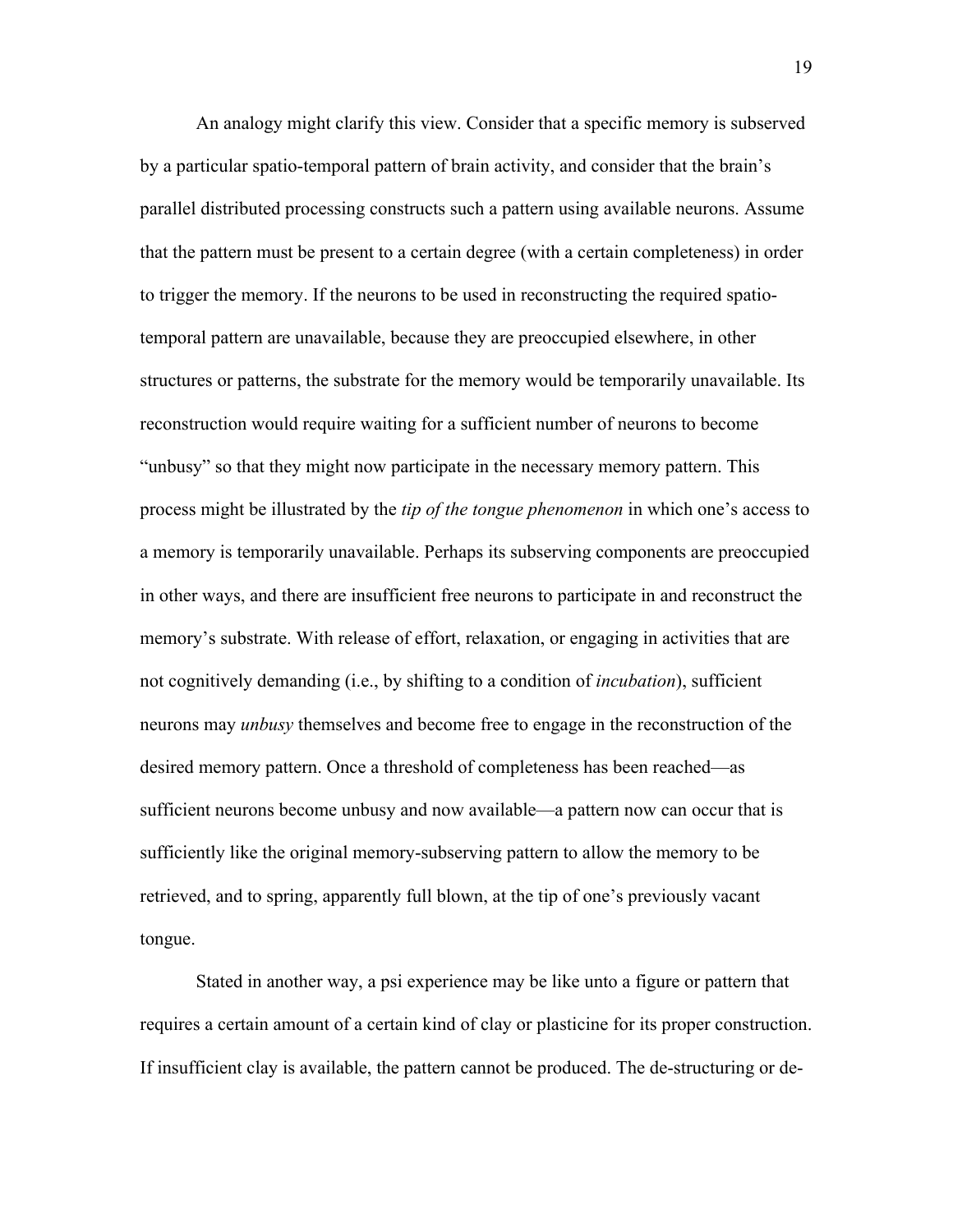constraining properties of certain psi favorable conscious states may provide sufficient, freely-available clay to be used in the construction of a psi experience. The suggested process is similar to that proposed by Stanford (1990) to underlie psi-mediated instrumental reactions (PMIR) and conformance behavior. It also resembles one of the conditions assumed by Storm and Thalbourne (2000) to underlie *psychopraxia* (their name for the generic psi process): There must exist a "set of necessary conditions that mediate between the self with its pro attitude and the goal state" (p. 280). The clay just described—the presence of sufficient vehicles made freely available in a psi-favorable consciousness condition—provides these "necessary conditions" for the very occurrence of a psi interaction.

To say that psi-favorable conditions are characterized by increased *lability* and decreased *inertia* (see Braud, 1981a) is a shorthand way of describing the concepts presented in the last two paragraphs. The illustrative examples indicate the close relationships between psi occurrence and psi detection and between the processes of noise-reduction and increased lability.

*Increased expectancy, suggestion, and confidence*. Inductions of the various psifavorable states of consciousness can be considered to be *rituals* that carry with them powerful demand characteristics (Orne, 1962; Rosenthal & Rosnow, 1991) that suggest (either overtly or subtly) that the procedures will elicit abundant and accurate forms of psi. The resultant positive expectations and enhanced confidence might themselves promote effective psi in the participants in these rituals. Placebo-like and self-fulfilling prophesy-like effects may account to some (or all) of the psi-efficacy of various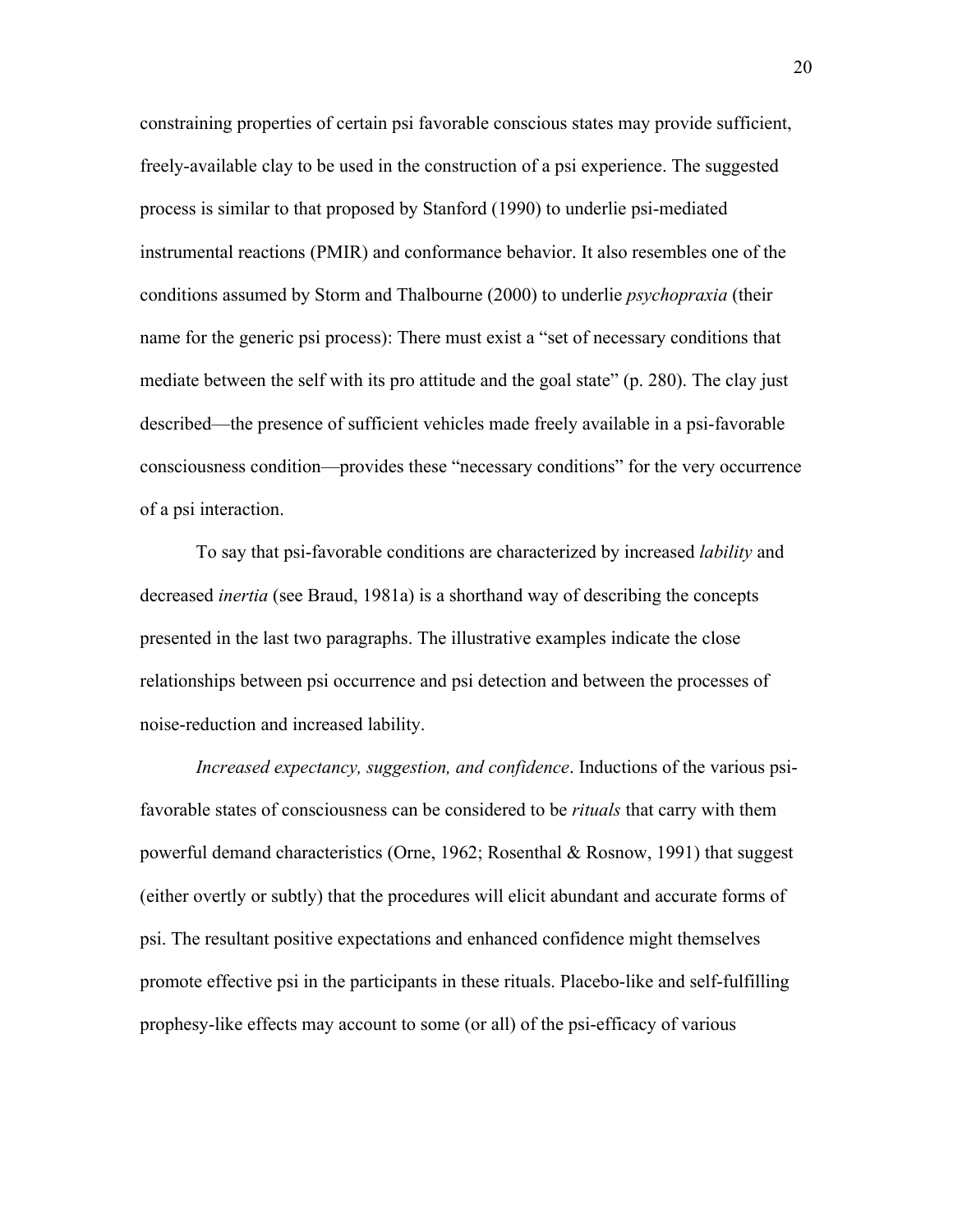procedures. These issues have been presented and discussed extensively elsewhere (Braud, 1978; Stanford, 1984, 1987).

*Investigator preferences and experimenter effects*. To the extent that particular states of consciousness, and their corresponding induction procedures, are emphasized by particular investigators in particular laboratories and with particular samples of research participants and research personnel, it may be possible that characteristics of the investigators may influence psi outcomes, rather than, or in addition to, possible effects of the state-of-consciousness procedures themselves. Some of these experimenter effects may involve conventional processes and some may be psi-mediated. Until the same investigators study psi under a wider range of conditions (including the introduction of rarely employed contrast or control conditions), and until the same conditions are used by a wider range of investigators, it may be unwise to attribute psi enhancement to specific techniques, procedures, or states, rather than to the demand characteristics of the investigators, laboratories, sets, and settings in which those techniques happen to be used. *States of Mind*

In addition to the structures and states of consciousness reviewed above, there is a third set of psi-influencing conditions that could be classified as states of mind. Space limitations allow only a cursory review of these many mental states. In a prior review (Braud, 1990-1991), many of these states were found to coalesce into three interrelated clusters that, somewhat surprisingly, are well-described by the terms *faith, hope,* and *charity* (*love*). Some of these states of mind are summarized here; for more precise information and for relevant references, the reader is referred to the publication just mentioned.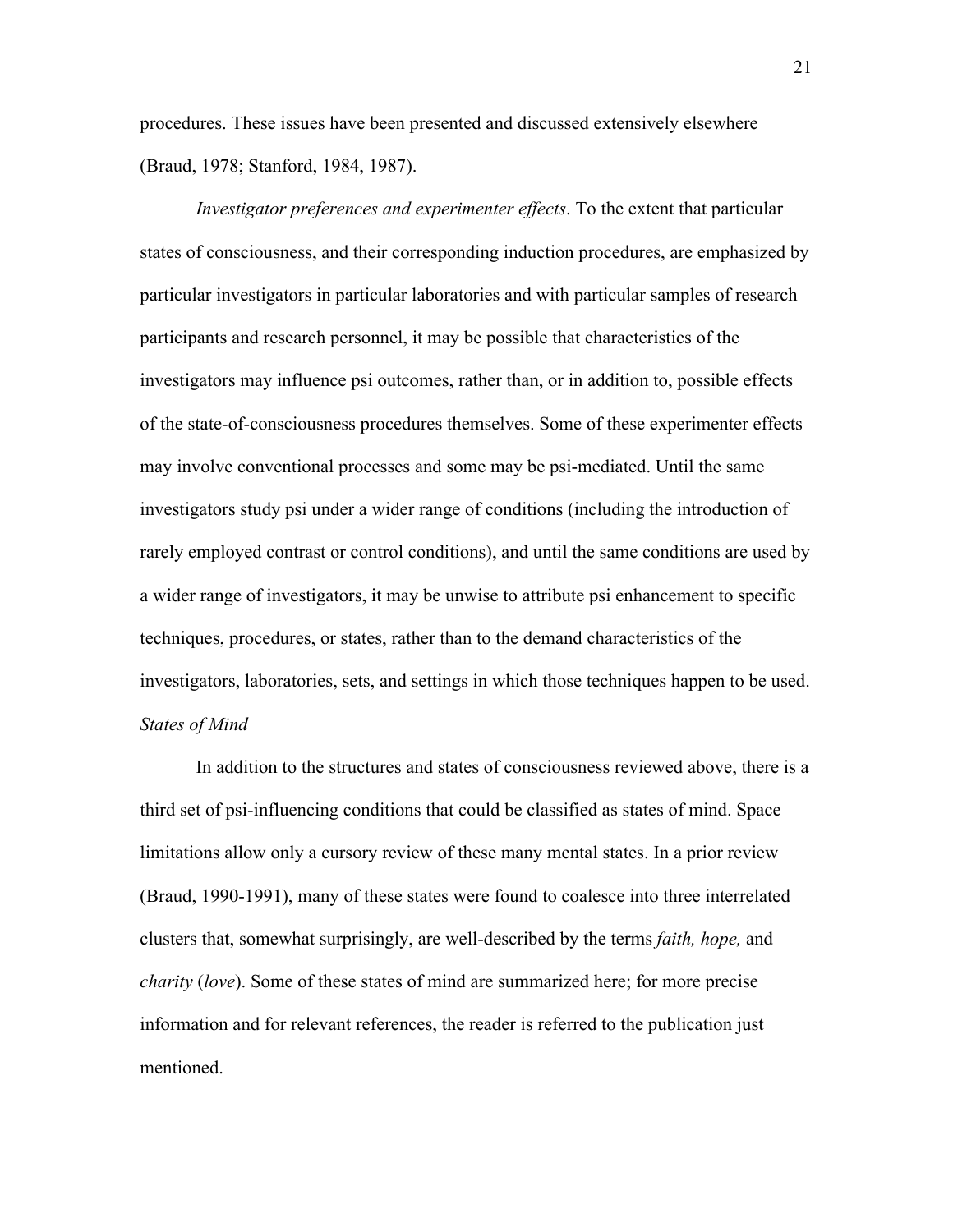*Faith-related relationships*. Psi-functioning appears to be facilitated by the presence of belief, confidence, and trust on the part of all personnel involved in the research project. Persons self-reporting greater levels of belief in psi have been found consistently to perform at higher levels on laboratory psi tasks than persons reporting lesser levels of belief; this is the well-known "sheep-goat" effect. Similar belief-related effects have been explored in the realm of direct mental influence. Many psi researchers point to the importance of feedback (knowledge of results) to participants in their studies. Perhaps at least part of the psi-favorable influence of feedback may be related to the fact that positive feedback (feedback for successful psi performance) may enhance confidence and belief in the possibility of effective psi in the particular experimental setting at hand. On the other hand, attitudes of disbelief, distrust, doubt, and suspicion appear to be inimical to effective psi performance.

*Hope-related relationships*. Hope, as desire accompanied by expectation of fulfillment, may contribute to enhanced psi performance. Factors such as need, importance, significance, and meaningfulness of the knowledge or effect being sought, or of the goal of a particular experiment or study, may contribute positive motivation or incentive to a study's context, increasing the desire component of a study, and directing the psi process to a particular target, goal, or outcome. Hope, in the form of wishing, wanting, or intending in instances of psychokinesis, may help facilitate a desired and expected target or study outcome. Mental strategies that have been found to be favorable to successful psi performance—such as imagery or visualization of the desired goal outcome in psychokinesis studies, or the use of focusing, concentration, and attention-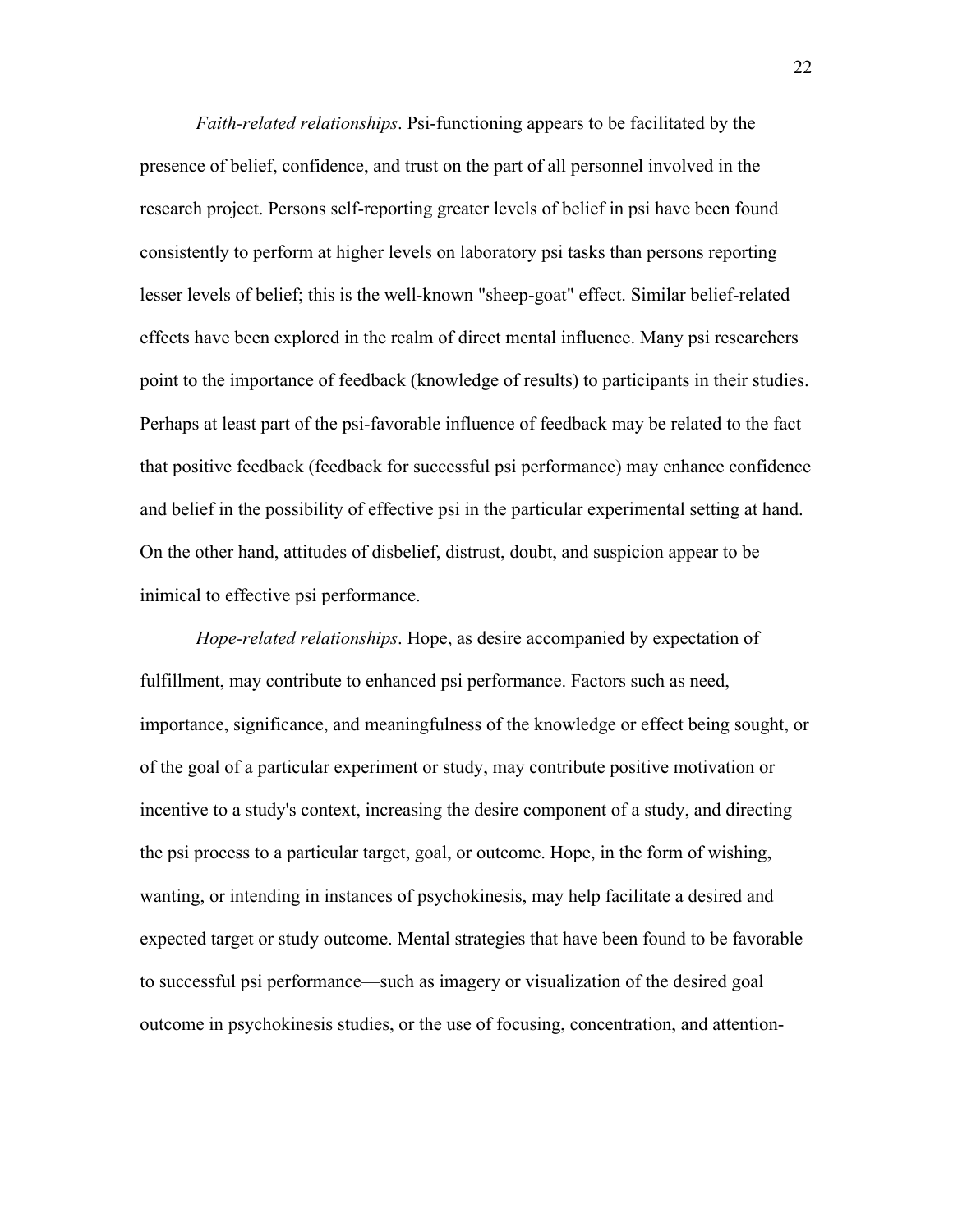training procedures—may owe at least part of their success to their hope (expectation) facilitating aspects.

*Charity- (love-) related relationships*. The role of love or charity, in the form of caring, is most evident in direct mental influence investigations that are designed as healing-analog studies. Here, the "healer's" feelings of love, caring, and concern for the "healee" may facilitate successful outcomes. In psi experiments in general, positive dispositions toward the test situation as a whole and toward all personnel involved in the study have been found to be favorable to effective psi performance. Factors such as negative emotionality, defensiveness, boredom, lack of caring, and feelings of triviality toward the psi task, on the other hand, tend to impede effective psi functioning. The reduction of egocentric motives and methods is believed to be favorable to psi success. The possible psi-antagonistic and psi-favorable roles, respectively, of egocentric and altruistic motives in studies of practical applications of psi have been noted. It has been reported that "bonded couples"—in whom there are, presumably, strong love relationships—have been able to exert much greater direct mental influences under laboratory conditions than were found in other types of participants.

#### *Psi-Favorable Techniques*

We have seen that certain conditions of consciousness appear to be psi-favorable. From this, it follows that techniques that are able to induce such conditions, or that are able to encourage processes that are characteristic of such conditions, also would be psifavorable. Thus, it is possible to identify a number of potentially useful psi-conducive techniques or procedures. These include techniques for creating relaxation and quietude at many levels (e.g., relaxation exercises, autogenic training, meditation, sensory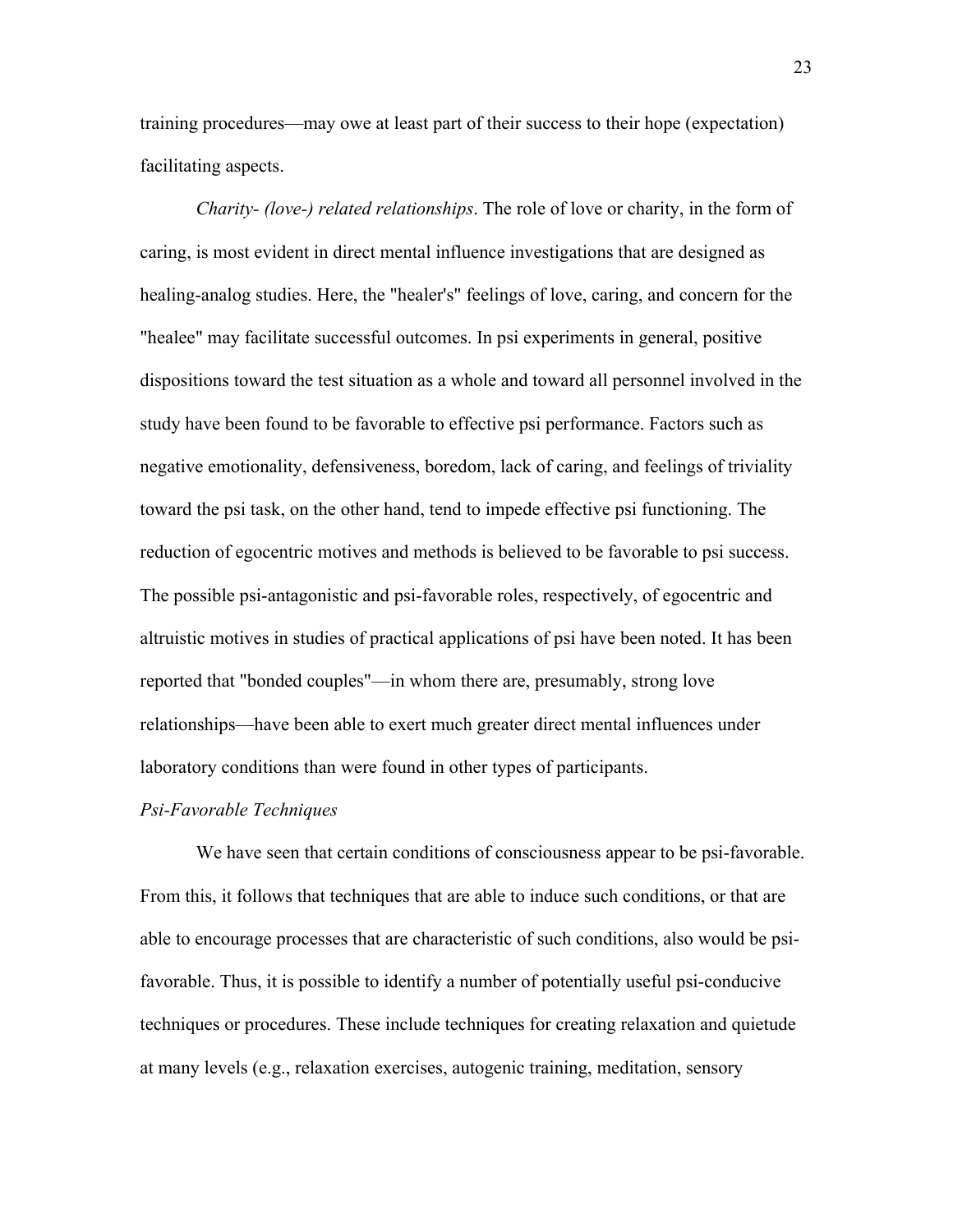restriction) and for fostering an inward-turning of attention (e.g., attentional training, imagery and visualization techniques). When combined with appropriately deployed volition and intention, the use of such techniques might increase our yield of accurate and effective psi. The psi-favorable quality of lability might also be encouraged in our studies. One way of doing this is through the use of PK targets possessing free variability—as in the investigations of direct mental interactions with living systems (DMILS) that recently have become popular (see Braud, 1993). Encouraging increased lability of mentation in recipients in ESP studies is another possibly useful strategy that has been only infrequently explored.

## *"All Things Being Equal"*

Evidence for psi has been found in the various states and conditions reviewed above. This review is not meant to imply that psi might not occur often and accurately in conditions other than the ones reviewed. What has not yet been stated explicitly is that other factors or variables might sometimes "over-ride" the psi-conduciveness of the states of consciousness and mind that have been mentioned. If all other things are equal, one might expect conscious awareness of psi interactions to occur more readily under the reviewed conditions than otherwise. Of course, other things not always are equal. Other important factors such as the presence of need, the training, temperament or other characteristics of those who participate in potential psi interactions, and a wide range of other relevant circumstance all can combine and interact to help determine if or how psi might, indeed, occur.

The presence and requisite degree of *need* may be especially important for the occurrence of psi, particularly in spontaneous cases (cf., Ehrenwald's [1978] *need-*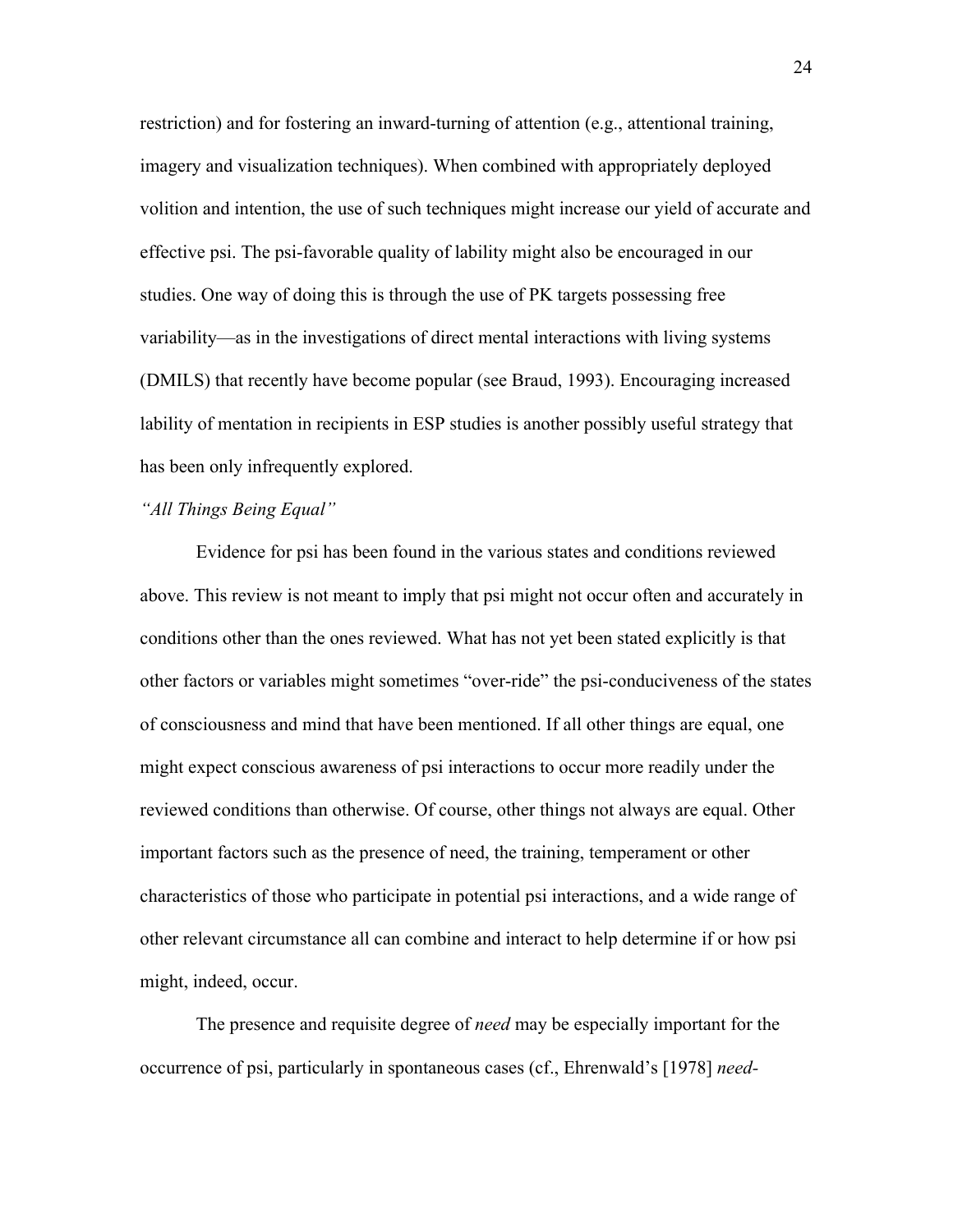*determined psi*). Often, in the laboratory, we may be observing what Ehrenwald called *flaw-determined psi*. The various psi-favorable conditions may be associated with induced "flaws" in the normally inhibitory and filtering functions of neural and attentional mechanisms, resulting in a temporary access to information otherwise unavailable. This possibility has been expressed in terms of the breakdown of the Bergsonian filter (see, e.g., Bergson, 1914) and, hence, a fuller access to Mind at Large (e.g., Huxley, 1963).

## *Complementary Forms of Consciousness*

The findings reviewed in this chapter are merely the most current rediscoveries of the ancient, enduring notion that humankind possesses forms of consciousness that are complementary, Janus-faced—that there is a dualistic aspect within the human soul. One form reveals itself in our active waking lives, and we know well its capabilities and limitations. The other form is less well understood, but glimpses of its nature can occur in sleep, dreams, hypnosis, meditative, and mystical conditions. In many mystical, esoteric, spiritual, philosophical, and scientific traditions, these two modes of consciousness have been viewed as always latently present but mutually antagonistic. Quotations, which can be selected nearly at random from early writings, express this view. Here is but one example.

The greatest passivity of sense-consciousness is the condition for the emergence of the transcendental consciousness, its ideas being the clearer the more the senses are obscured, as a light shines brighter the darker its neighborhood is. . . . The inward sense . . . is only manifested when the outward senses are suppressed . . . the higher powers of the soul rise in proportion as the life of sense is depressed. . . . Sense-consciousness isolates us from the totality of Nature more than it connect us with it, whereas the transcendental consciousness is far more intimately involved in this totality; it follows that with the mobility of the threshold of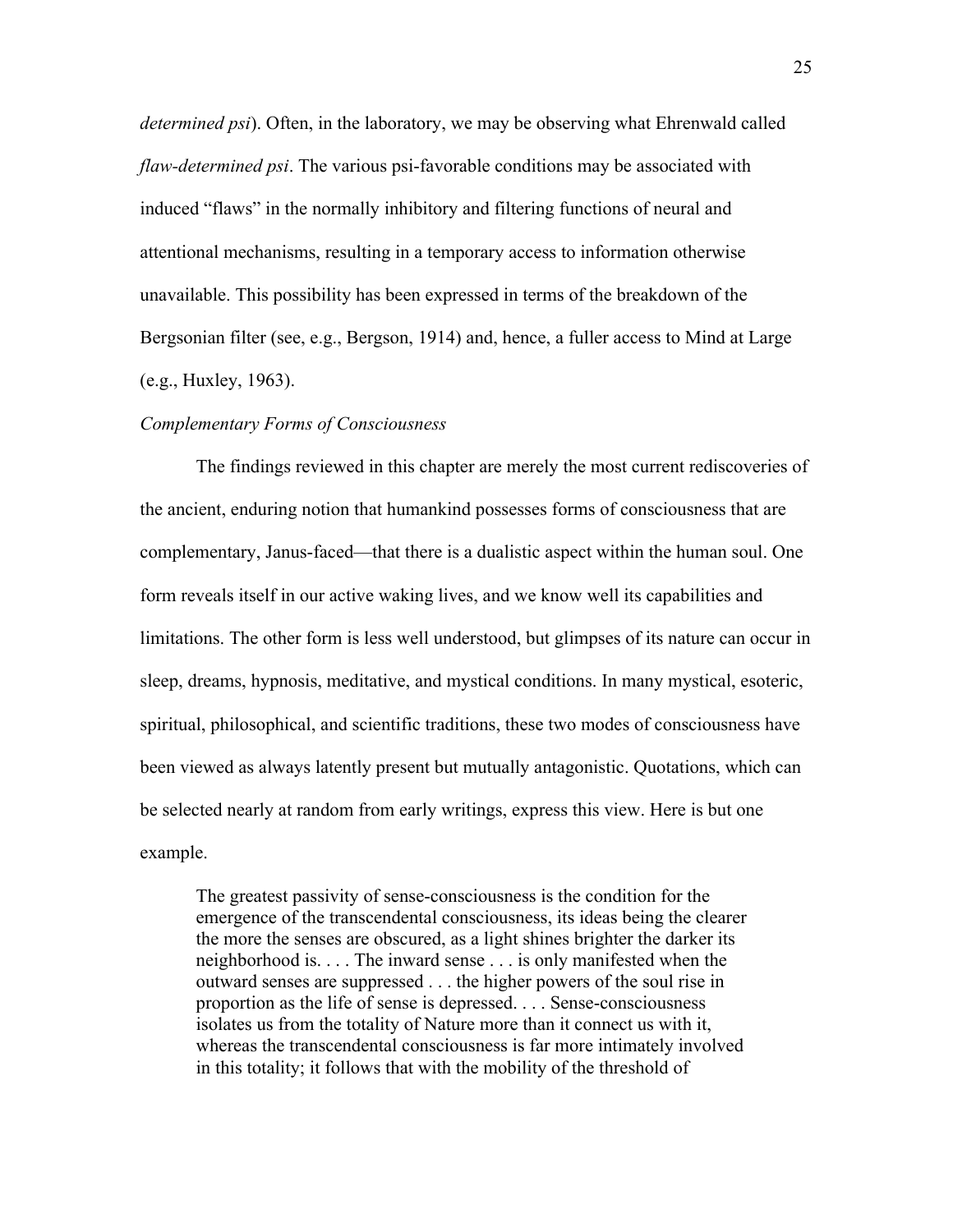sensibility faculties must come to light, which from the standpoint of sense appear impossible (Du Prel, 1889, Vol. 2, pp. 172, 173, 171, 193)

Modern laboratory findings may help us increasingly understand psi and the conditions

that foster it, and so, too, will our re-acquaintance with these early writings.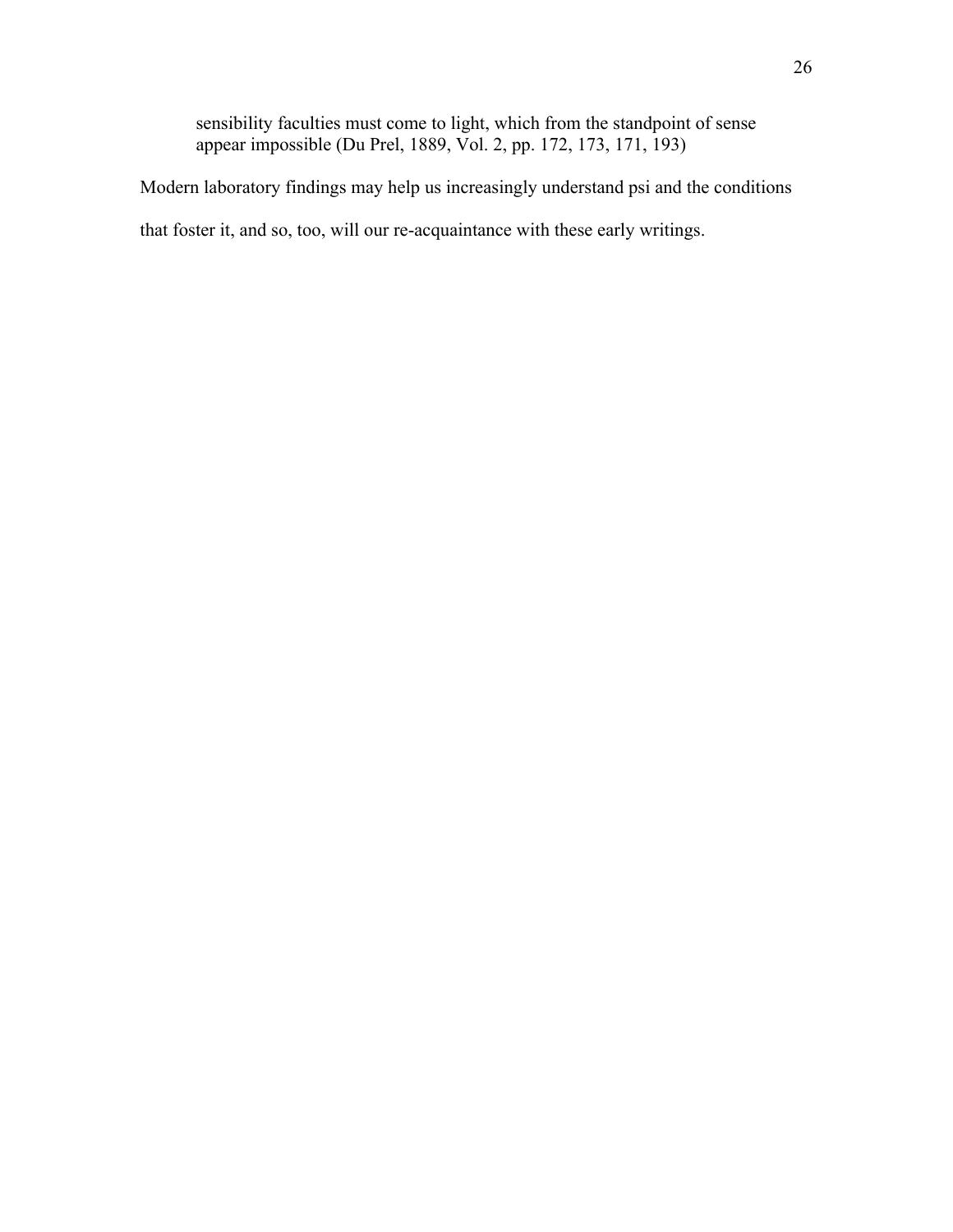## References

- Alexander, C. H., Persinger, M. A., Roll, W. G., & Webster, D. L. (1998). EEG and SPECT data of a selected subject during psi tasks: The discovery of a neurophysiological correlate. *Proceedings of the 41st Annual Convention of the Parapsychological Association*, 3-13.
- Angoff, A., & Barth, D. (Eds.). (1974). *Parapsychology and anthropology*. New York: Parapsychology Foundation.
- Assailly, A. (1963). Psychophysiological correlates of mediumistic faculties. *International Journal of Parapsychology, 5*, 357-374.
- Assailly, A. (1967). Thoughts on psychophysiological components which may play a role in the mediumistic state. *International Journal of Parapsychology, 9*, 98-124.
- Aurobindo Ghose, Sri. (1970). *The life divine*. Pondicherry, India: Sri Aurobindo Ashram Press.
- Bem, D. J., & Honorton, C. (1994). Does psi exist? Replicable evidence for an anomalous process of information transfer. *Psychological Bulletin, 115*, 4-18.
- Bem, D. J., Palmer, J., & Broughton, R. S. (2001). Updating the ganzfeld database: A victim of its own success? *Journal of Parapsychology, 65*, 207-218.
- Bergson, H. (1914). Presidential address to the Society for Psychical Research (1913). *Proceedings of the Society for Psychical Research, 27*, 157-175.
- Bertini, M., Lewis, H., & Witkin, H. (1964). Some preliminary observations with an experimental procedure for the study of hypnagogic and related phenomena. *Archivo di Psicologia Neurologia e Psychiatria, 6*, 493-534.
- Blewett, D. (1963). Psychedelic drugs in parapsychological research. *International Journal of Parapsychology, 5*(1), 43-74.
- Braud, L. W., & Braud, W. G. (1974). Further studies of relaxation as a psi-conducive state. *Journal of the American Society for Psychical Research*, *68*, 229-245.
- Braud, W. G. (1973, June). *Studies of psi-facilitating states: hypnosis, muscular relaxation, and an experimentally induced hypnagogic state*. Paper presented at the First International Congress of Parapsychology and Psychotronics, Prague, Czechoslovakia.
- Braud, W. G. (1974). Relaxation as a psi-conducive state. *Bulletin of the Psychonomic Society*, *3*, 115-118.
- Braud, W. G. (1978). Psi conducive conditions: Explorations and interpretations. In B. Shapin & L. Coly (Eds.), *Psi and states of awareness* (pp. 1-41). New York: Parapsychology Foundation.
- Braud, W. G. (1981a). Lability and inertia in psychic functioning. In B. Shapin & L. Coly (Eds.), *Concepts and theories of parapsychology* (pp. 1-36). New York: Parapsychology Foundation.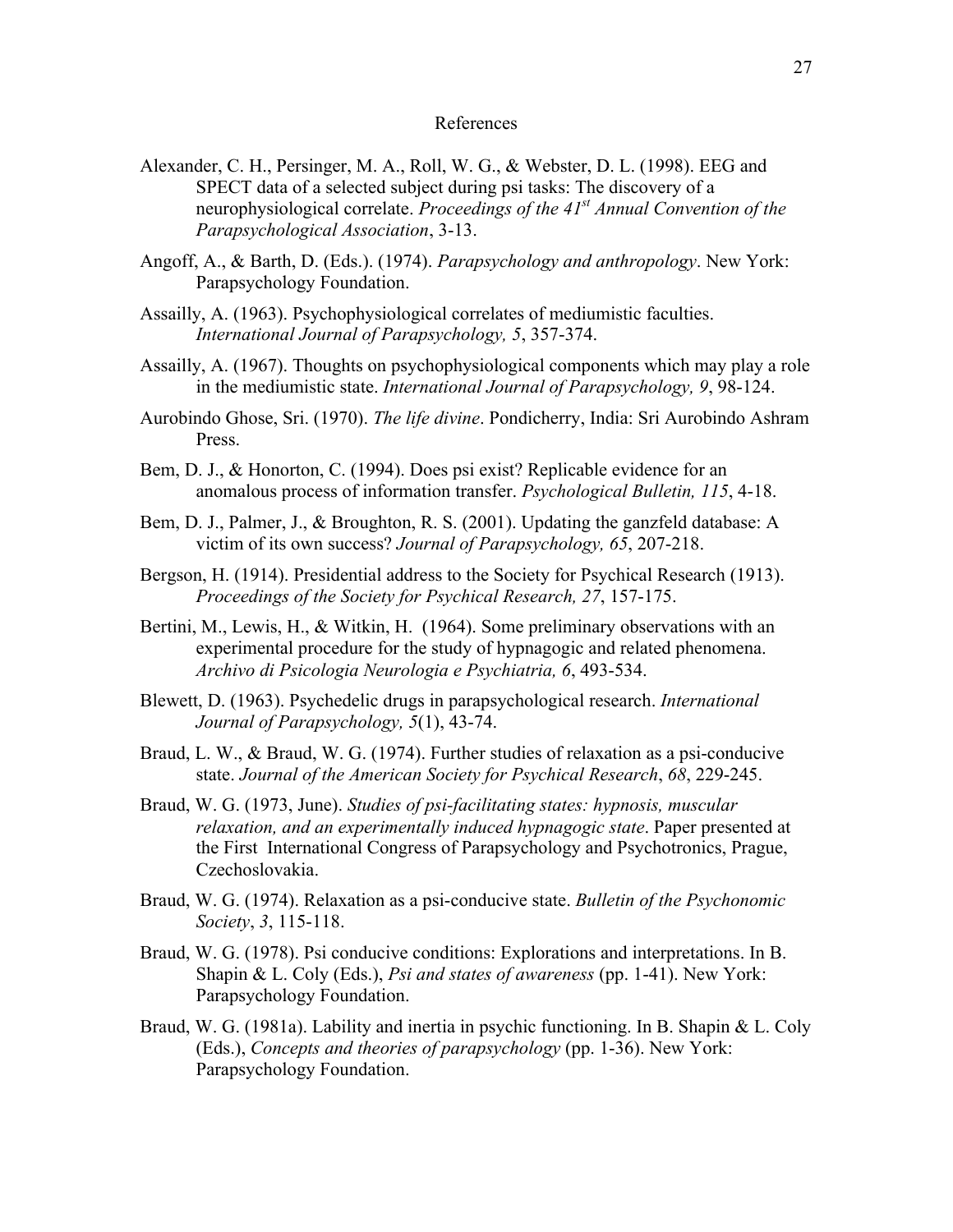- Braud, W. G. (1981b). Psi performance and autonomic nervous system activity. *Journal of the American Society for Psychical Research, 75*, 1-35.
- Braud, W. G. (1985). ESP, PK, and sympathetic nervous system activity. *Parapsychology Review, 16*, 8-11.
- Braud, W. G. (1989). Meditation and psychokinesis. *Parapsychology Review, 20*, 9-11.
- Braud, W. G. (1990-1991). Implications and applications of laboratory psi findings. *European Journal of Parapsychology, 8*, 57-65.
- Braud, W. G. (1993). On the use of living target systems in distant mental influence research. In B. Shapin & L. Coly (Eds.), *Psi research methodology: A reexamination* (pp. 149-188). New York: Parapsychology Foundation.
- Braud, W. G., & Braud, L. W. (1973). Preliminary explorations of psi-conducive states: Progressive muscular relaxation. *Journal of the American Society for Psychical Research*, *67*, 6-46.
- Braud, W. G., & Braud, L. W. (1974). Studies of psi-facilitating states: hypnosis, muscular relaxation, and an experimentally induced hypnagogic state. *Proceedings of the First International Congress of Parapsychology and Psychotronics, 1*, 204-207.
- Carpenter, E. (1912). *The drama of life and death: A study of human evolution and transfiguration*. London: George Allen & Company.
- Cavanna, R., & Servadio, E. (1964). *ESP experiments with LSD-25 and psilocybin: A methodological approach*. Parapsychological Monographs No. 5. New York: Parapsychology Foundation.
- Child, I. L. (1985). Psychology and anomalous observations: The question of ESP in dreams. *American Psychologist, 40*, 1219-1230.
- Combs, A. (1996). *The radiance of being: Complexity, chaos, and the evolution of consciousness*. St. Paul, MN: Paragon House.
- Don, N. S., McDonough, B. E., & Warren, C. A. (1998). Event-related brain potential (ERP) indicators of unconscious psi: A replication using subjects unselected for psi. *Journal of Parapsychology, 62*, 127-145.
- Drewes, A. A. (1997). Testing children for paranormal abilities. In S. Krippner (Ed.), *Advances in parapsychological research, Vol. 8* (pp. 211-220). Jefferson, NC: McFarland & Company.
- Du Prel, C. (1889). *The philosophy of mysticism* (2 Vols., C. C. Massey, Trans.). London: George Redway.
- Ehrenwald, J. (1978). Psi phenomena, hemispheric dominance and the existential shift. In B. Shapin & L. Coly (Ed.s), *Psi and states of awareness* (pp. 211-220). New York: Parapsychology Foundation.
- Gebser, J. (1986). *The ever-present origin* (N. Barstad & A. Mickunas, Trans.). Athens, OH: Ohio University Press. (Original work published 1949)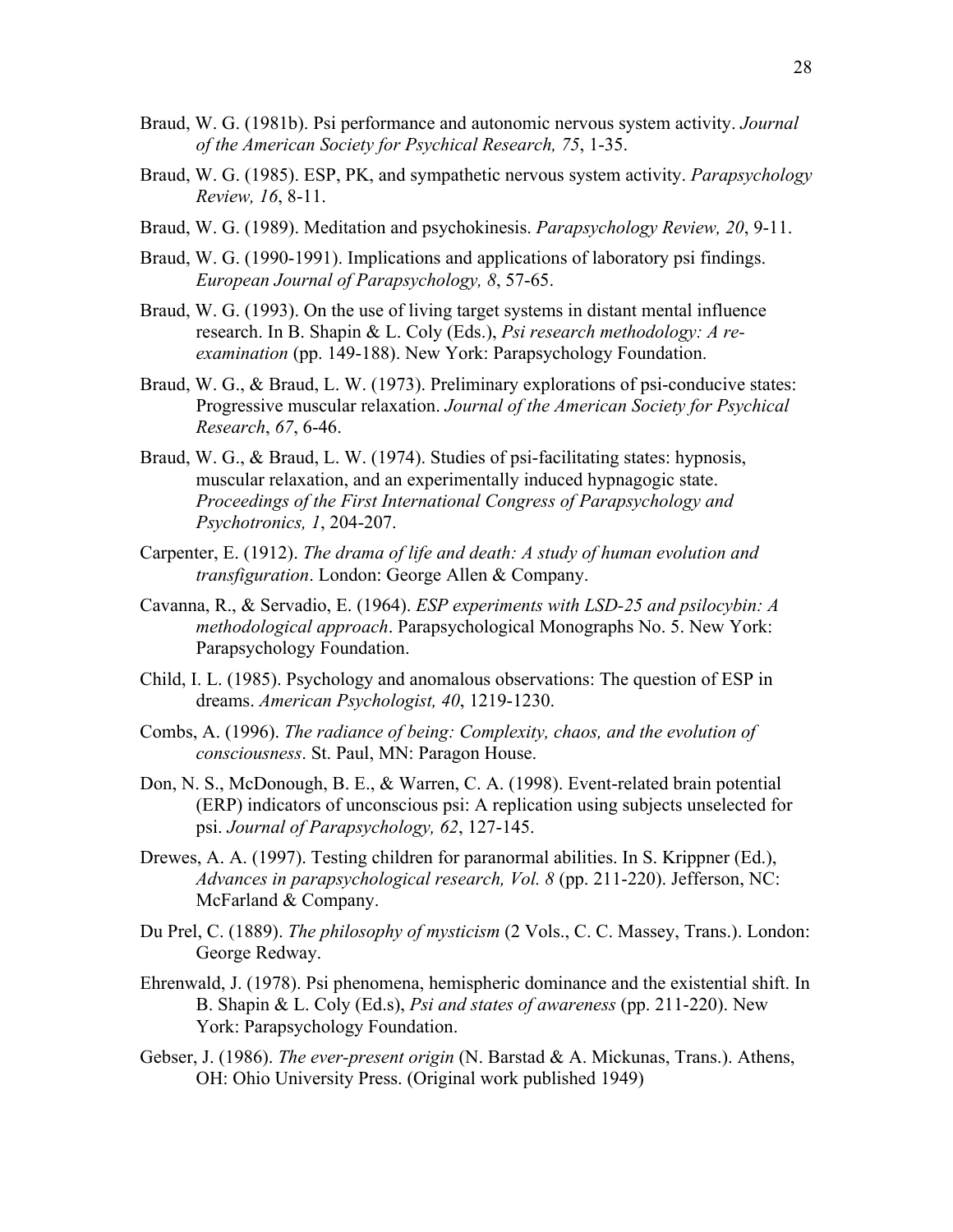- Gerber, R., & Schmeidler, G. (1957). In investigation of relaxation and of acceptance of the experimental situation as related to ESP scores in maternity patients. *Journal of Parapsychology, 21*, 47-57.
- Grof. S. (1975). *Realms of the human unconscious: Observations from LSD research*. New York: Viking Press.
- Grof, S. (1985). *Beyond the brain: Birth, death, and transcendence in psychotherapy*. Albany, NY: State University of New York Press.
- Grof, S. (1988). *The adventure of self-discovery: Dimensions of consciousness and new perspectives in psychotherapy and inner exploration*. Albany, NY: State University of New York Press.
- Grof, S., & Bennett, H. Z. (1992). *The holotropic mind: The three levels of human consciousness and how they shape our lives*. San Francisco: HarperSanFrancisco.
- Hansen, G. P. (2001). *The trickster and the paranormal*. Xlibris Corporation. Available through http://www.Xlibris.com.
- Honorton, C. (1977). Psi and internal attention states. In B. Wolman (Ed.), *Handbook of parapsychology* (pp. 435-472). New York: Van Nostrand Reinhold.
- Honorton, C. (1981). Psi, internal attention states, and the Yoga Sutras of Patanjali. In B. Shapin & L. Coly (Eds.), *Concepts and theories of parapsychology* (pp. 55-68). New York: Parapsychology Foundation.
- Honorton, C. (1985). Meta-analysis of psi ganzfeld research: A response to Hyman. *Journal of Parapsychology, 49*, 51-91.
- Honorton, C., Drucker, S., & Hermon, H. (1973). Shifts in subjective state and ESP under conditions of partial sensory restriction. *Journal of the American Society for Psychical Research, 67*, 191-197.
- Honorton, C., & Harper, S. (1974). Psi-mediated imagery and ideation in an experimental procedure for regulating perceptual input. *Journal of the American Society for Psychical Research, 68*, 156-168.
- Huxley, A. (1963). *The doors of perception* and *Heaven and hell*. New York: Harper & Row.
- Huxley, F. (1967). Anthropology and ESP. In J. R. Smythies (Ed.), *Science and ESP* (pp. 281-302). New York: Humanities Press.
- Hyman, R., & Honorton, C. (1986). Joint communiqué: The psi ganzfeld controversy. *Journal of Parapsychology, 50*, 351-364.
- Jacobson, E. (1929). *Progressive relaxation*. Chicago: University of Chicago Press.
- Kanthamani, B. K. (1971). Psychical study in India—past and present. In A. Angoff & B. Shapin (Eds.), *A century of psychical research: The continuing doubts and affirmations* (pp. 131-138). New York: Parapsychology Foundation.
- Krippner, S. (1970). An adventure in psilocybin. In B. Aaronson & H. Osmond (Eds.), *Psychedelics* (pp. 35-39). Garden City, NY: Doubleday Anchor.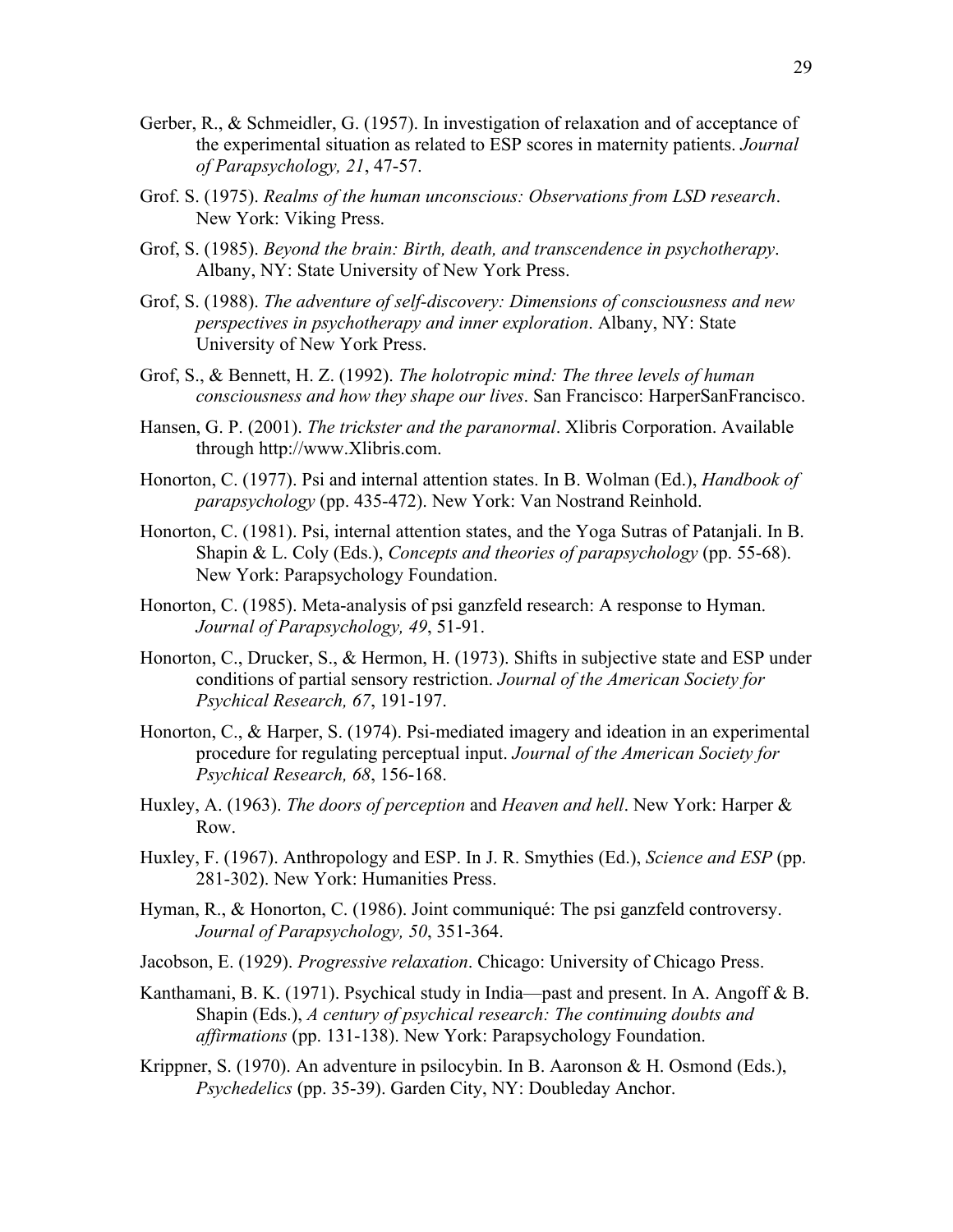- Krippner, S., & Davidson, R. (1974). Paranormal events occurring during chemicallyinduced psychedelic experience and their implications for religion. *Journal of Altered States of Consciousness, 1*, 175-184.
- Long, J. K. (Ed.). (1977). *Extrasensory ecology*. Metuchen, NJ: Scarecrow Press.
- Masters, R. E. L., & Houston, J. (1966). *The varieties of psychedelic experience*. New York: Holt, Rinehart & Winston.
- May, E. C., Spottiswoode, S. J. P., & James, C. L. (1994). Shannon entropy: A possible intrinsic target property. *Journal of Parapsychology*, 58, 384-401.
- McDonough, B. E., Don, N. S., & Warren, C. A. (2000). Gamma band ("40 Hz") EEG and unconscious target detection in a psi task. *Proceedings of the 43rd Annual Convention of the Parapsychological Association*, 166-177.
- McMahon, J. D. S. (1998). The anatomy of ritual. *Proceedings of the Annual Conference of the Academy of Religion and Psychical Research*, 49-56.
- Milton, J., & Wiseman, R. (1999). Does psi exist? Lack of replication of an anomalous process of information transfer. *Psychological Bulletin, 125*, 387-391.
- Milton, J., & Wiseman, R. (2001). Does psi exist? Reply to Storm and Ertel (2001). *Psychological Bulletin, 127*, 434-438.
- Orne, M. T. (1962). On the social psychology of the psychological experiment: With particular reference to demand characteristics and their implications. *American Psychologist, 17*, 776-783.
- Osis, K. (1961). A pharmacological approach to parapsychological experimentation. In *Proceedings of two conferences on parapsychology and pharmacology* (pp. 74- 75). New York: Parapsychology Foundation.
- Pahnke, W. N. (1971). The use of psychedelic drugs in parapsychological research. In A. Angoff & B. Shapin (Eds.), *A century of psychical research: The continuing doubts and affirmations* (pp. 68-77). New York: Parapsychology Foundation.
- Parker, A. (1975). Some findings relevant to the change in state hypothesis. In J. D. Morris, W. G. Roll, & R. L. Morris (Eds.), *Research in parapsychology 1974* (pp. 40-42). Metuchen, NJ: Scarecrow Press.
- Paul, M. (1966). Two cases of altered consciousness with amnesia apparently telepathically induced. *Psychedelic Review, 3*, 4-8.
- Persinger, M.. A. (1985). Geophysical variables and behavior: XXX. Intense paranormal experiences occur during days of quiet, global, geomagnetic activity. *Perceptual and Motor Skills, 61*, 320-322.
- Puharich, A. (1959). *The sacred mushroom: Key to the door of eternity*. Garden City, NY: Doubleday.
- Puharich, A. (1962). *Beyond telepathy*. Garden City, NY: Doubleday.
- Radin, D. I. (1997). *The conscious universe: Truth of psychic phenomena*. San Francisco: HarperCollins.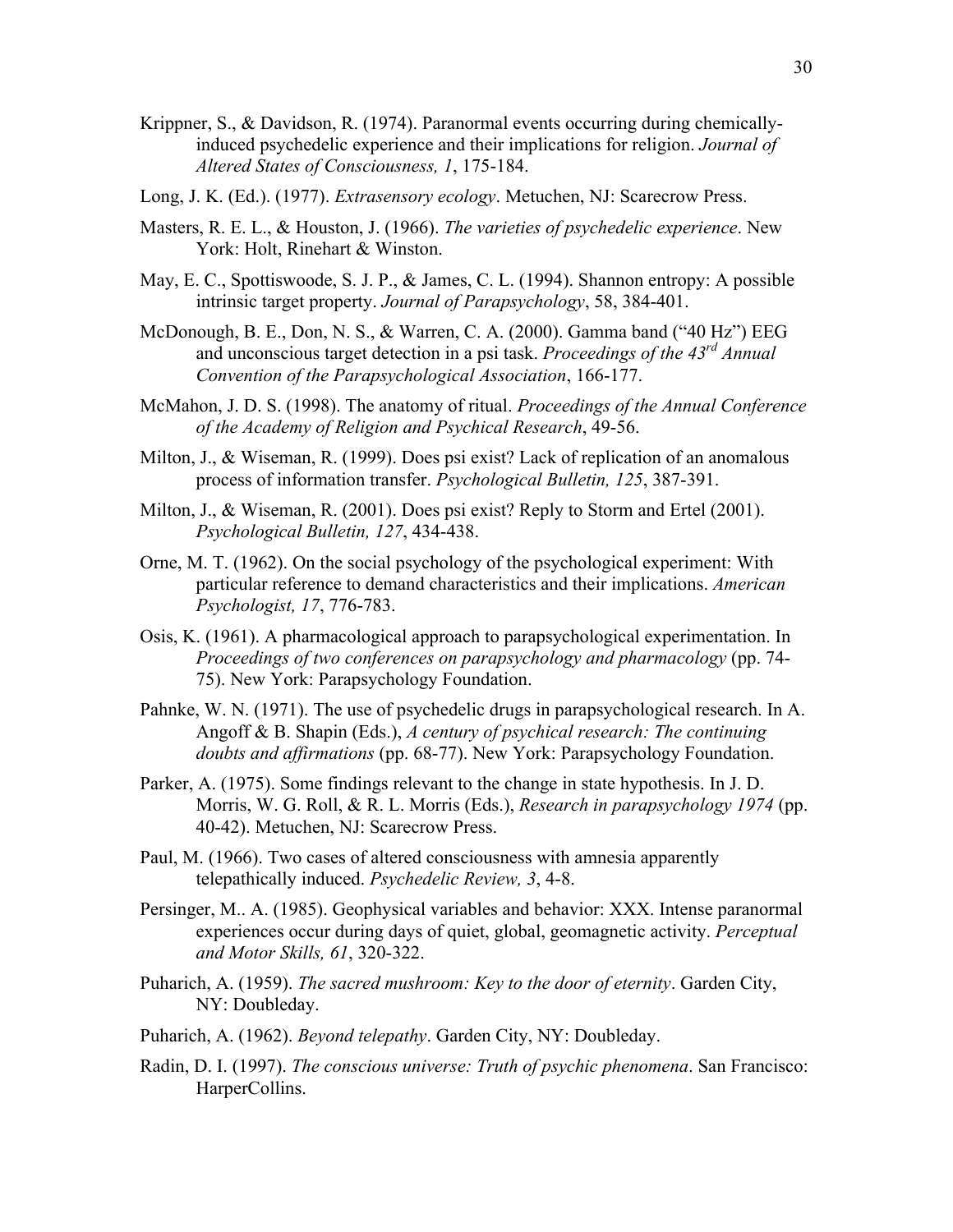Roney-Dougal, S. (1991). *Where science and magic meet*. Rockport, MA: Element.

- Rosenthal, R., & Rosnow, R. L. (1991). *Essentials of behavioral research* (2nd ed.). New York: McGraw-Hill.
- Schechter, E. I. (1984). Hypnotic induction vs. control conditions: Illustrating an approach to the evaluation of replicability in parapsychological data. *Journal of the American Society for Psychical Research, 78*, 1-27.
- Schmeidler, G. R., & Edge, H. (1999). Should ganzfeld research continue to be crucial in the search for a replicable psi effect? Part II. Edited ganzfeld debate. *Journal of Parapsychology, 63*, 335-388.
- Smith, H. (1966). Parapsychology in the Indian tradition. *International Journal of Parapsychology*, *8*, 248-263.
- Spottiswoode, J. (1997a). Apparent association between effect size in free response anomalous cognition experiments and local sidereal time. *Journal of Scientific Exploration, 11*, 109-122.
- Spottiswoode, J. (1997b). Geomagnetic fluctuations and free response anomalous cognition: A new understanding. *Journal of Parapsychology, 61*, 3-12.
- Stanford, R. G. (1984). Recent ganzfeld-ESP research: A survey and critical analysis. Ganzfeld and hypnotic-induction procedures in ESP research: Toward understanding their success. In S. Krippner (Ed.), *Advances in parapsychological research, Vol. 4* (pp. 83-111). Jefferson, NC: McFarland.
- Stanford, R. G. (1987). Ganzfeld and hypnotic-induction procedures in ESP research: Toward understanding their success. In S. Krippner (Ed.), *Advances in parapsychological research, Vol. 5* (pp. 39-76). Jefferson, NC: McFarland.
- Stanford, R. G. (1990). An experimentally testable model for spontaneous psi events: A review of related evidence and concepts from parapsychology and other sciences. In S. Krippner (Ed.), *Advances in parapsychological research, Vol. 6* (pp. 54- 167). Jefferson, NC: McFarland.
- Stanford, R. G., & Stein, A. (1993). A meta-analysis of ESP studies contrasting hypnosis and a comparison condition. *Proceedings of the 36th Annual Parapsychological Association Convention*, 105-125.
- Stevenson, I. (1970). Telepathic impressions: A review and report of thirty-five new cases. *Proceedings of the American Society for Psychical Research, 29*, 1-198.
- Storm, L., & Ertel, S. (2001). Does psi exist? Comments on Milton and Wiseman's (1999) meta-analysis of ganzfeld research. *Psychological Bulletin, 127*, 424-433.
- Storm, L., & Thalbourne, M. (2000). A paradigm shift away from the ESP-PK dichotomy: The theory of psychopraxia. *Journal of Parapsychology, 64*, 279-300.
- Storm, L., & Thalbourne, M. (in press). Paranormal effects using sighted and visionimpaired participants in a quasi-ganzfeld task. *Australian Journal of Parapsychology*.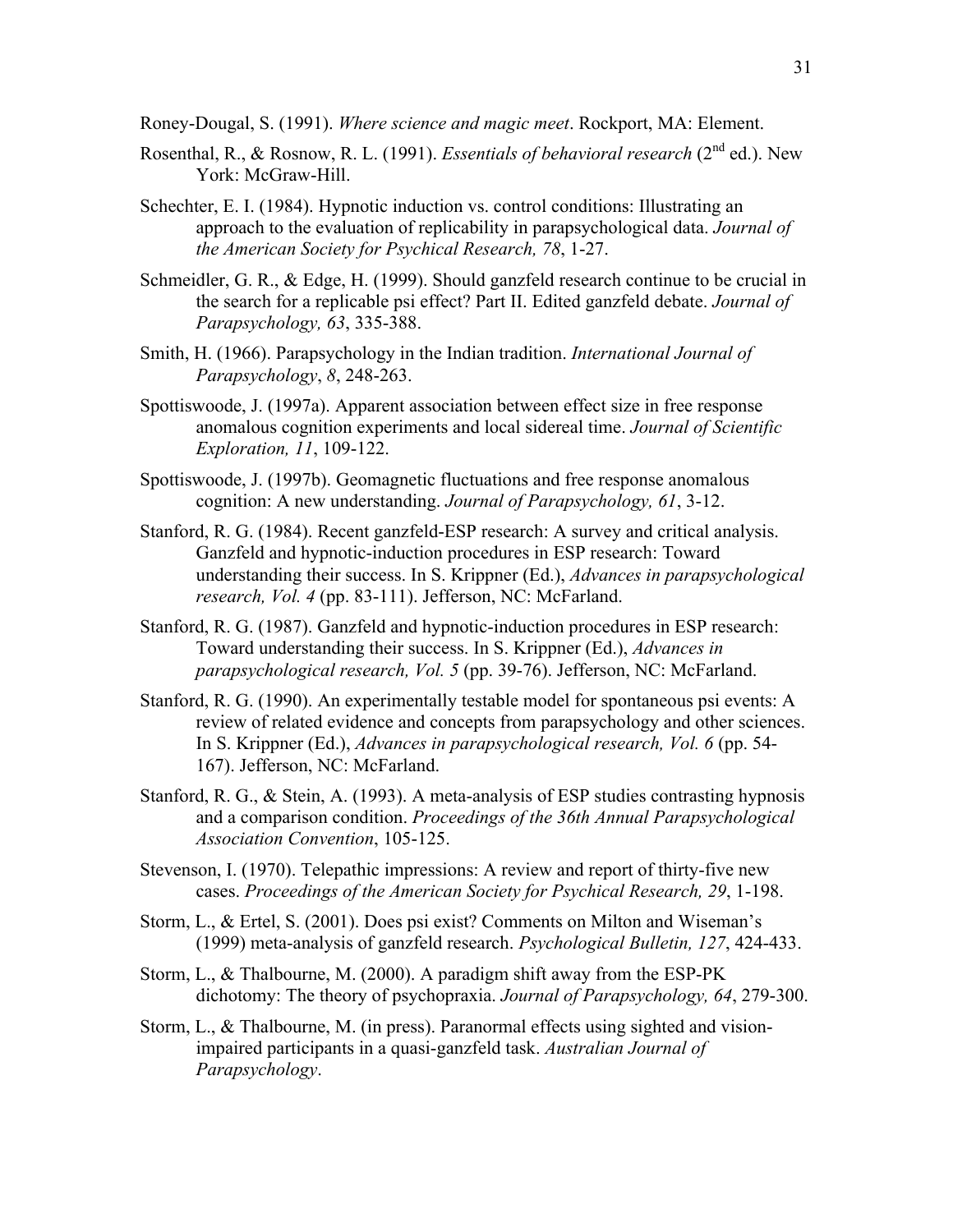- Tart, C. T. (1963). Physiological correlates of psi cognition. *International Journal of Parapsychology, 5*, 375-386.
- Tart, C. T. (Ed.). (1969). *Altered states of consciousness*. New York: Wiley.
- Tart, C. T. (1975). *States of consciousness*. New York: Dutton.
- Tennisons, K. A. M., & Lustig, F. V. (1962). Paranormal phenomena in classical Buddhist tradition. *International Journal of Parapsychology, 4*(1), 88-102.
- Ullman, M., & Krippner, S. (1979). *Dream studies and telepathy: An experimental approach*. New York: Parapsychology Foundation.
- Ullman, M., & Krippner, S. (with Vaughan, A.). (1989). *Dream telepathy: Experiments in noctural ESP* (2<sup>nd</sup> ed.). Jefferson, NC: McFarland.
- Utts, J. (1996). An assessment of the evidence for psychic functioning. *Journal of Scientific Exploration, 10*(1), 3-30.
- van Asperen de Boer, S. R., Barkema, P. R., & Kappers, J. (1966). Is it possible to induce ESP with psilocybin? An exploratory investigation. *International Journal of Neuropsychiatry, 2*, 447-473.
- Van de Castle, R. L. (1977). Sleep and dreams. In B. Wolman (Ed.), *Handbook of parapsychology* (pp. 473-499). New York: Van Nostrand Reinhold.
- von Grunebaum, G. E. (1966). The place of parapsychological phenomena in Islam. *International Journal of Parapsychology, 8*, 264-280.
- Wade, J. (1996). *Changes of mind: A holonomic theory of the evolution of consciousness*. Albany: State University of New York Press.
- White, R. A. (1964). A comparison of old and new methods of response to targets in ESP experiments. *Journal of the American Society for Psychical Research, 58*, 21-56.
- Whittlesey, J. R. B. (1960). Some curious ESP results in terms of variance. *Journal of Parapsychology, 24*, 220-222.
- Wilber, K. (1980). *The Atman project*. Wheaton, IL: Theosophical Publishing House.
- Wilson, C. W. M. (1962). The physiological basis of paranormal phenomena. *International Journal of Parapsychology, 4*(2), 57-96.

*Institute of Transpersonal Psychology*

*744 San Antonio Road*

*Palo Alto, California 94303*